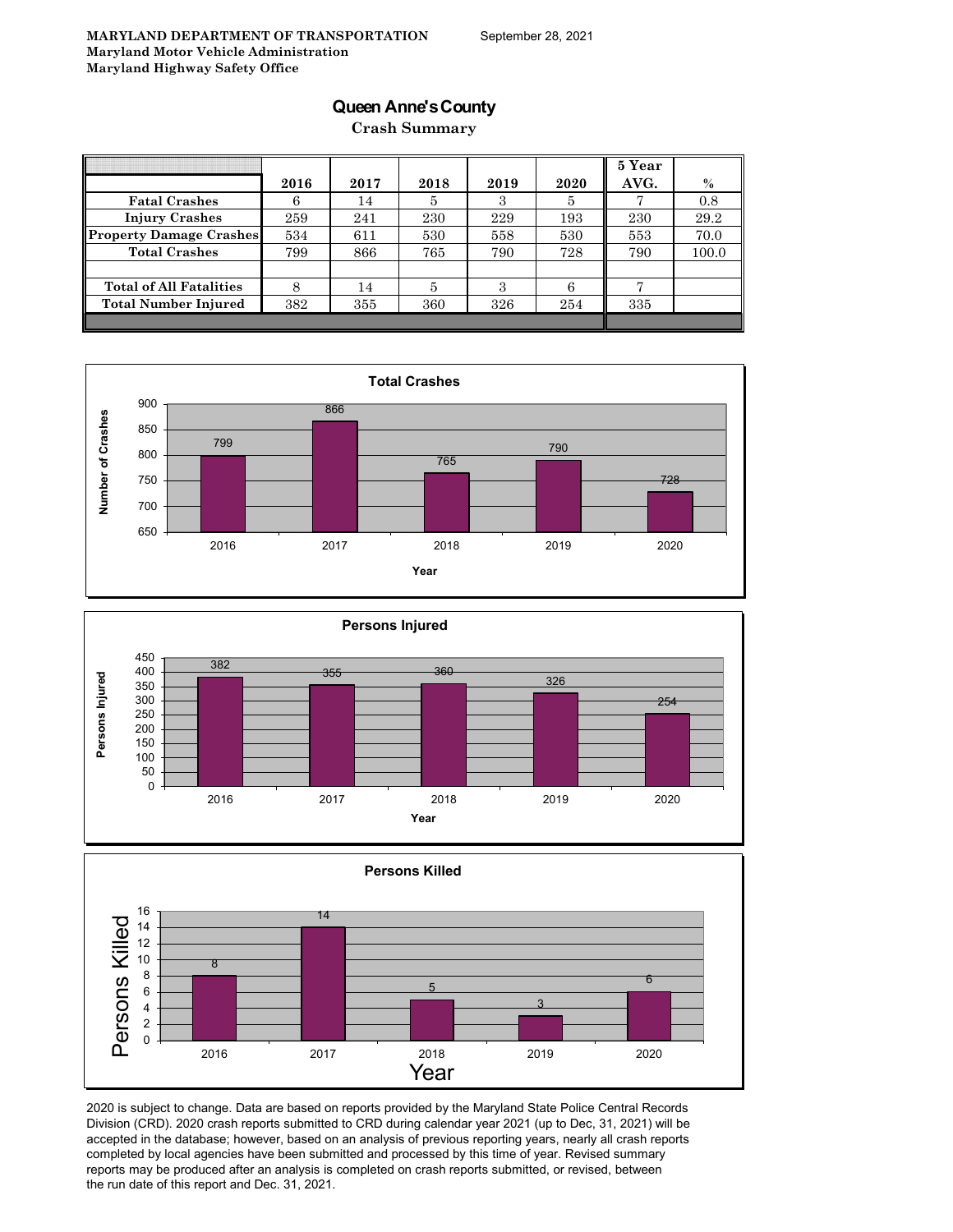|                        |                  |                  | <b>Route Type</b> |                  |                          |                  |           |
|------------------------|------------------|------------------|-------------------|------------------|--------------------------|------------------|-----------|
|                        |                  |                  |                   |                  |                          |                  |           |
| Route Type             | 2016             | 2017             | 2018              | 2019             | 2020                     | AVG.             | $\%$      |
| <b>IS</b>              | $\overline{0}$   | $\Omega$         | $\Omega$          | $\overline{0}$   | $\Omega$                 | $\overline{0}$   | 0.0       |
| <b>US</b>              | 276              | 298              | 302               | 310              | 290                      | 295              | 37.4      |
| MD                     | 311              | 355              | 316               | 311              | 299                      | 318              | 40.3      |
| CO                     | 112              | 108              | 97                | 102              | 92                       | $102\,$          | 12.9      |
| MU                     | $\bf 5$          | $\boldsymbol{9}$ | 13                | $\,8\,$          | 8                        | 9                | 1.1       |
| GV                     | $\boldsymbol{0}$ | $\boldsymbol{0}$ | $\boldsymbol{0}$  | $\mathbf{0}$     | $\boldsymbol{0}$         | $\boldsymbol{0}$ | 0.0       |
| ${\bf SR}$             | $\mathbf{1}$     | $\overline{2}$   | $\overline{0}$    | $\overline{0}$   | $\overline{0}$           | $\mathbf{1}$     | 0.1       |
| $\overline{OP}$        | $\mathbf{1}$     | $\sqrt{2}$       | $\mathbf{1}$      | $\mathbf{1}$     | $\mathbf{1}$             | $\mathbf{1}$     | 0.2       |
| <b>Balto. City CY</b>  | $\overline{0}$   | $\mathbf{0}$     | $\boldsymbol{0}$  | $\boldsymbol{0}$ | $\boldsymbol{0}$         | $\overline{0}$   | 0.0       |
| <b>Parking Lots</b>    | 29               | 40               | 19                | 25               | $15\,$                   | ${\bf 26}$       | $\rm 3.2$ |
| Unknown                | 64               | $52\,$           | 17                | $33\,$           | $\bf 23$                 | 38               | $4.8\,$   |
| <b>Total Crashes</b>   | 799              | 866              | 765               | 790              | 728                      | 790              | 100.0     |
|                        |                  |                  |                   |                  |                          |                  |           |
|                        |                  |                  |                   |                  |                          |                  |           |
| <b>Route Type</b>      | 2016             | 2017             | 2018              | 2019             | 2020                     | AVG.             | $\%$      |
| $\overline{\text{IS}}$ | $\overline{0}$   | $\Omega$         | $\overline{0}$    | $\overline{0}$   | $\overline{0}$           | $\overline{0}$   | 0.0       |
| <b>US</b>              | 92               | 88               | 95                | 97               | 78                       | 90               | 39.1      |
| $\overline{\bf MD}$    | 109              | 105              | 97                | 94               | 78                       | 97               | 41.9      |
| $\bf{CO}$              | $\sqrt{27}$      | $\bf 28$         | 26                | 25               | ${\bf 26}$               | 26               | 11.5      |
| MU                     | $\mathbf{1}$     | $\sqrt{3}$       | $\overline{4}$    | $\boldsymbol{0}$ | $\mathbf{1}$             | $\,2$            | $0.8\,$   |
| GV                     | $\overline{0}$   | $\overline{0}$   | $\overline{0}$    | $\overline{0}$   | $\overline{0}$           | $\overline{0}$   | 0.0       |
| SR                     | $\mathbf{1}$     | $\overline{0}$   | $\overline{0}$    | $\boldsymbol{0}$ | $\Omega$                 | $\overline{0}$   | 0.1       |
| <b>OP</b>              | $\boldsymbol{0}$ | $\,1\,$          | $\boldsymbol{0}$  | $\boldsymbol{0}$ | $\boldsymbol{0}$         | $\mathbf{0}$     | 0.1       |
| Balto. City CY         | $\boldsymbol{0}$ | $\boldsymbol{0}$ | $\boldsymbol{0}$  | $\mathbf{0}$     | $\boldsymbol{0}$         | $\boldsymbol{0}$ | 0.0       |
| <b>Parking Lots</b>    | 3                | $\sqrt{2}$       | $\sqrt{2}$        | 6                | $\boldsymbol{3}$         | $\overline{3}$   | 1.4       |
| Unknown                | 26               | 14               | 6                 | $\sqrt{ }$       | $\overline{\mathcal{I}}$ | 12               | 5.2       |
| <b>Injury Crashes</b>  | 259              | 241              | $\,230$           | 229              | 193                      | 230              | 100.0     |
|                        |                  |                  |                   |                  |                          |                  |           |
|                        |                  |                  |                   |                  |                          |                  |           |
| <b>Route Type</b>      | 2016             | 2017             | 2018              | 2019             | 2020                     | AVG.             | $\%$      |
| <b>IS</b>              | $\mathbf{0}$     | $\overline{0}$   | $\overline{0}$    | $\overline{0}$   | $\boldsymbol{0}$         | $\boldsymbol{0}$ | 0.0       |
| <b>US</b>              | $\overline{2}$   | $\bf 5$          | $\overline{3}$    | $\overline{2}$   | $\overline{2}$           | $\overline{3}$   | 42.4      |
| MD                     | $\overline{4}$   | $\sqrt{ }$       | $\mathbf{1}$      | $\mathbf{1}$     | $\mathbf{1}$             | $\,3$            | 42.4      |
| $\bf CO$               | $\overline{0}$   | $\,2$            | $\mathbf{1}$      | $\overline{0}$   | $\,2$                    | $\mathbf{1}$     | $15.2\,$  |
| MU                     | $\boldsymbol{0}$ | $\mathbf 0$      | $\overline{0}$    | $\boldsymbol{0}$ | $\boldsymbol{0}$         | $\overline{0}$   | 0.0       |
| $\overline{GV}$        | $\boldsymbol{0}$ | $\mathbf{0}$     | $\overline{0}$    | $\boldsymbol{0}$ | $\boldsymbol{0}$         | $\overline{0}$   | 0.0       |
| SR                     | $\boldsymbol{0}$ | $\mathbf{0}$     | $\boldsymbol{0}$  | $\boldsymbol{0}$ | $\boldsymbol{0}$         | $\boldsymbol{0}$ | 0.0       |

**OP** 0 0 0 0 0 0 0.0 **Balto. City CY** 0 0 0 0 0 0 0.0 **Parking Lots** 0 0 0 0 0 0 0.0 **Unknown** 0 0 0 0 0 0 0.0 **Fatal Crashes** 6 6 14 5 3 5 7 100.0

# **Queen Anne's County**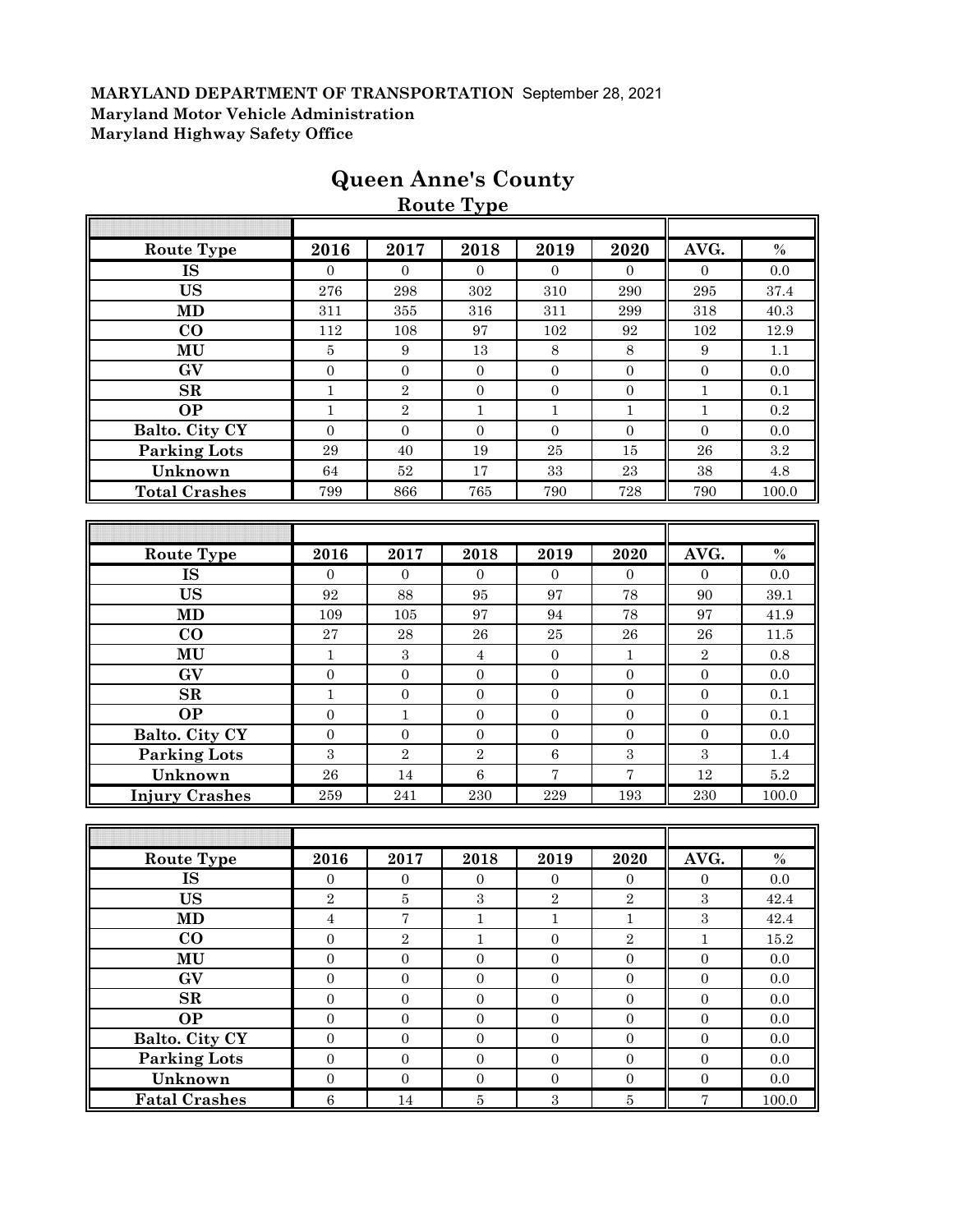#### **Queen Anne's County**

|                                         |                       |                       | <b>County</b>         |                       |                       |                       |              |
|-----------------------------------------|-----------------------|-----------------------|-----------------------|-----------------------|-----------------------|-----------------------|--------------|
|                                         |                       |                       |                       |                       |                       |                       |              |
| County                                  | 2016                  | 2017                  | 2018                  | 2019                  | 2020                  | AVG.                  | $\%$         |
| Allegany                                | $\overline{0}$        | 0                     | 0                     | $\mathbf{0}$          | 0                     | $\mathbf{0}$          | 0.0          |
| Anne Arundel                            | 0                     | $\overline{0}$        | $\overline{0}$        | $\mathbf{0}$          | 0                     | $\overline{0}$        | 0.0          |
| <b>Baltimore</b>                        | $\overline{0}$        | $\overline{0}$        | $\overline{0}$        | $\overline{0}$        | $\overline{0}$        | $\overline{0}$        | 0.0          |
| Calvert                                 | $\boldsymbol{0}$      | $\boldsymbol{0}$      | $\mathbf{0}$          | $\boldsymbol{0}$      | $\mathbf{0}$          | $\boldsymbol{0}$      | 0.0          |
| Caroline                                | $\overline{0}$        | $\overline{0}$        | $\overline{0}$        | $\overline{0}$        | $\overline{0}$        | $\overline{0}$        | 0.0          |
| Carroll                                 | $\overline{0}$        | $\overline{0}$        | $\overline{0}$        | $\overline{0}$        | $\overline{0}$        | $\overline{0}$        | 0.0          |
| Cecil                                   | $\overline{0}$        | $\overline{0}$        | $\overline{0}$        | $\overline{0}$        | $\overline{0}$        | $\overline{0}$        | 0.0          |
| <b>Charles</b>                          | $\boldsymbol{0}$      | $\boldsymbol{0}$      | $\mathbf{0}$          | $\boldsymbol{0}$      | $\mathbf{0}$          | $\boldsymbol{0}$      | 0.0          |
| Dorchester                              | $\overline{0}$        | $\mathbf{0}$          | $\mathbf{0}$          | $\overline{0}$        | 0                     | $\boldsymbol{0}$      | 0.0          |
| Frederick                               | $\overline{0}$        | $\overline{0}$        | $\overline{0}$        | $\overline{0}$        | $\overline{0}$        | $\overline{0}$        | 0.0          |
| Garrett                                 | $\overline{0}$        | $\overline{0}$        | $\overline{0}$        | $\overline{0}$        | $\overline{0}$        | $\boldsymbol{0}$      | 0.0          |
| Harford                                 | $\overline{0}$        | $\overline{0}$        | $\overline{0}$        | $\overline{0}$        | $\overline{0}$        | $\overline{0}$        | 0.0          |
| Howard                                  | 0                     | $\overline{0}$        | $\overline{0}$        | $\overline{0}$        | $\overline{0}$        | $\overline{0}$        | 0.0          |
| Kent                                    | $\overline{0}$        | $\overline{0}$        | $\overline{0}$        | $\overline{0}$        | $\overline{0}$        | $\overline{0}$        | 0.0          |
| Montgomery                              | $\overline{0}$        | $\overline{0}$        | $\overline{0}$        | $\overline{0}$        | 0                     | $\overline{0}$        | 0.0          |
| Prince George's                         | $\overline{0}$        | $\overline{0}$        | $\overline{0}$        | $\overline{0}$        | $\overline{0}$        | $\overline{0}$        | 0.0          |
| Queen Anne's                            | 799                   | 866                   | 765                   | 790                   | 728                   | 790                   | 100.0        |
| $\overline{\text{St}}$ . Mary's         | $\overline{0}$        | $\overline{0}$        | $\overline{0}$        | $\mathbf{0}$          | 0                     | $\overline{0}$        | 0.0          |
| Somerset                                | $\overline{0}$        | $\overline{0}$        | $\overline{0}$        | $\overline{0}$        | $\overline{0}$        | $\mathbf{0}$          | 0.0          |
| Talbot                                  | $\overline{0}$        | $\theta$              | $\theta$              | $\overline{0}$        | $\overline{0}$        | $\overline{0}$        | 0.0          |
| Washington                              | $\boldsymbol{0}$      | $\boldsymbol{0}$      | $\mathbf{0}$          | $\boldsymbol{0}$      | $\mathbf{0}$          | $\boldsymbol{0}$      | 0.0          |
| Wicomico                                | $\overline{0}$        | $\overline{0}$        | $\mathbf{0}$          | $\overline{0}$        | $\mathbf{0}$          | $\mathbf{0}$          | 0.0          |
| Worcester                               | $\theta$              | $\theta$              | $\theta$              | $\theta$              | $\theta$              | $\theta$              | 0.0          |
| <b>Baltimore City</b>                   | $\mathbf{0}$          | $\overline{0}$        | $\Omega$              | $\overline{0}$        | $\overline{0}$        | $\mathbf{0}$          | 0.0          |
| <b>Total Crashes</b>                    | 799                   | 866                   | 765                   | 790                   | 728                   | 790                   | 100.0        |
|                                         |                       |                       |                       |                       |                       |                       |              |
|                                         |                       |                       |                       |                       |                       |                       |              |
|                                         |                       |                       |                       |                       |                       |                       |              |
| County                                  | 2016                  | 2017                  | 2018                  | 2019                  | 2020                  | AVG.                  | $\%$         |
| Allegany                                | 0                     | $\Omega$              | $\Omega$              | $\Omega$              | $\theta$              | $\Omega$              | 0.0          |
| Anne Arundel                            | $\boldsymbol{0}$      | $\overline{0}$        | $\overline{0}$        | $\boldsymbol{0}$      | $\overline{0}$        | $\boldsymbol{0}$      | 0.0          |
| <b>Baltimore</b>                        | $\overline{0}$        | $\overline{0}$        | $\overline{0}$        | $\overline{0}$        | 0                     | $\overline{0}$        | 0.0          |
| Calvert                                 | $\mathbf{0}$          | $\mathbf{0}$          | $\overline{0}$        | $\boldsymbol{0}$      | $\mathbf{0}$          | $\mathbf{0}$          | 0.0          |
| Caroline                                | $\overline{0}$        | $\theta$              | $\theta$              | $\theta$              | $\theta$              | $\theta$              | 0.0          |
| Carroll                                 | $\overline{0}$        | $\overline{0}$        | $\overline{0}$        | $\overline{0}$        | $\overline{0}$        | $\overline{0}$        | 0.0          |
| Cecil                                   | $\overline{0}$        | $\overline{0}$        | $\overline{0}$        | $\overline{0}$        | $\overline{0}$        | $\overline{0}$        | 0.0          |
| Charles                                 | $\mathbf{0}$          | $\mathbf{0}$          | 0                     | $\bf{0}$              | 0                     | $\boldsymbol{0}$      | 0.0          |
| Dorchester                              | $\overline{0}$        | $\overline{0}$        | $\overline{0}$        | $\overline{0}$        | 0                     | $\overline{0}$        | 0.0          |
| Frederick                               | $\overline{0}$        | $\overline{0}$        | $\mathbf{0}$          | $\overline{0}$        | $\overline{0}$        | $\boldsymbol{0}$      | 0.0          |
| Garrett                                 | $\boldsymbol{0}$      | $\overline{0}$        | $\mathbf{0}$          | $\overline{0}$        | $\overline{0}$        | $\boldsymbol{0}$      | 0.0          |
| Harford                                 | $\boldsymbol{0}$      | $\mathbf{0}$          | $\mathbf{0}$          | $\mathbf{0}$          | $\overline{0}$        | $\boldsymbol{0}$      | 0.0          |
| Howard                                  | $\overline{0}$        | $\overline{0}$        | $\overline{0}$        | $\overline{0}$        | $\overline{0}$        | $\overline{0}$        | 0.0          |
| Kent                                    | $\theta$              | $\theta$              | $\theta$              | $\theta$              | $\theta$              | $\theta$              | 0.0          |
| Montgomery                              | $\mathbf{0}$          | $\overline{0}$        | $\mathbf{0}$          | $\overline{0}$        | $\overline{0}$        | $\mathbf{0}$          | 0.0          |
| Prince George's                         | $\overline{0}$        | $\overline{0}$        | $\overline{0}$        | $\overline{0}$        | 0                     | $\overline{0}$        | $_{0.0}$     |
| Queen Anne's                            | 259                   | 241                   | 230                   | 229                   | 193                   | 230                   | 100.0        |
| St. Mary's                              | $\overline{0}$        | $\theta$              | $\theta$              | $\Omega$              | $\theta$              | $\theta$              | 0.0          |
| Somerset                                | $\overline{0}$        | $\overline{0}$        | $\overline{0}$        | $\overline{0}$        | $\overline{0}$        | $\overline{0}$        | 0.0          |
| Talbot                                  | $\overline{0}$        | $\overline{0}$        | $\overline{0}$        | $\overline{0}$        | $\overline{0}$        | $\overline{0}$        | 0.0          |
| Washington                              | $\boldsymbol{0}$      | $\boldsymbol{0}$      | $\mathbf{0}$          | 0                     | 0                     | 0                     | 0.0          |
| Wicomico                                | $\theta$              | $\theta$              | $\theta$              | $\theta$              | $\theta$              | $\theta$              | 0.0          |
| Worcester                               | $\overline{0}$        | $\overline{0}$        | $\mathbf{0}$          | $\overline{0}$        | $\overline{0}$        | $\boldsymbol{0}$      | $_{0.0}$     |
| <b>Baltimore City</b><br>Injury Crashes | $\overline{0}$<br>259 | $\overline{0}$<br>241 | $\overline{0}$<br>230 | $\overline{0}$<br>229 | $\overline{0}$<br>193 | $\overline{0}$<br>230 | 0.0<br>100.0 |

| County                | 2016           | 2017           | 2018     | 2019     | 2020           | AVG.           | $\frac{0}{0}$ |
|-----------------------|----------------|----------------|----------|----------|----------------|----------------|---------------|
| Allegany              | $\Omega$       | $\Omega$       | $\Omega$ | $\Omega$ | $\Omega$       | $\Omega$       | 0.0           |
| Anne Arundel          | $\Omega$       | $\Omega$       | $\theta$ | $\theta$ | $\Omega$       | $\theta$       | 0.0           |
| <b>Baltimore</b>      | $\theta$       | $\theta$       | $\theta$ | $\theta$ | $\theta$       | $\theta$       | 0.0           |
| Calvert               | $\theta$       | $\Omega$       | $\theta$ | $\theta$ | $\theta$       | $\Omega$       | 0.0           |
| Caroline              | $\Omega$       | $\Omega$       | $\Omega$ | $\theta$ | $\Omega$       | $\theta$       | 0.0           |
| Carroll               | $\overline{0}$ | $\Omega$       | $\Omega$ | $\theta$ | $\theta$       | $\theta$       | 0.0           |
| Cecil                 | $\theta$       | $\theta$       | $\theta$ | $\theta$ | $\theta$       | $\theta$       | 0.0           |
| <b>Charles</b>        | $\theta$       | $\Omega$       | $\theta$ | $\theta$ | $\theta$       | $\theta$       | 0.0           |
| Dorchester            | $\theta$       | $\mathbf{0}$   | $\Omega$ | $\theta$ | $\overline{0}$ | $\Omega$       | 0.0           |
| Frederick             | $\theta$       | $\Omega$       | $\Omega$ | $\theta$ | $\theta$       | $\theta$       | 0.0           |
| Garrett               | $\theta$       | $\theta$       | $\theta$ | $\theta$ | $\theta$       | $\theta$       | 0.0           |
| Harford               | $\theta$       | $\Omega$       | $\theta$ | $\theta$ | $\theta$       | $\theta$       | 0.0           |
| Howard                | $\theta$       | $\theta$       | $\theta$ | $\theta$ | $\theta$       | $\theta$       | 0.0           |
| Kent                  | $\Omega$       | $\Omega$       | $\theta$ | $\theta$ | $\theta$       | $\theta$       | 0.0           |
| Montgomery            | $\overline{0}$ | $\theta$       | $\theta$ | $\theta$ | $\theta$       | $\theta$       | 0.0           |
| Prince George's       | $\Omega$       | $\Omega$       | $\theta$ | $\theta$ | $\theta$       | $\Omega$       | 0.0           |
| Queen Anne's          | 6              | 14             | 5        | 3        | 5              | 7              | 100.0         |
| St. Mary's            | $\overline{0}$ | $\overline{0}$ | $\theta$ | $\theta$ | $\theta$       | $\theta$       | 0.0           |
| <b>Somerset</b>       | $\theta$       | $\Omega$       | $\theta$ | $\theta$ | $\theta$       | $\theta$       | 0.0           |
| Talbot                | $\Omega$       | $\Omega$       | $\theta$ | $\theta$ | $\theta$       | $\theta$       | 0.0           |
| Washington            | $\theta$       | $\Omega$       | $\theta$ | $\theta$ | $\theta$       | $\theta$       | 0.0           |
| Wicomico              | $\theta$       | $\Omega$       | $\theta$ | $\theta$ | $\Omega$       | $\Omega$       | 0.0           |
| Worcester             | $\Omega$       | $\Omega$       | $\Omega$ | $\theta$ | $\Omega$       | $\theta$       | 0.0           |
| <b>Baltimore City</b> | $\theta$       | $\theta$       | $\theta$ | $\theta$ | $\theta$       | $\theta$       | 0.0           |
| <b>Fatal Crashes</b>  | 6              | 14             | 5        | 3        | 5              | $\overline{7}$ | 100.0         |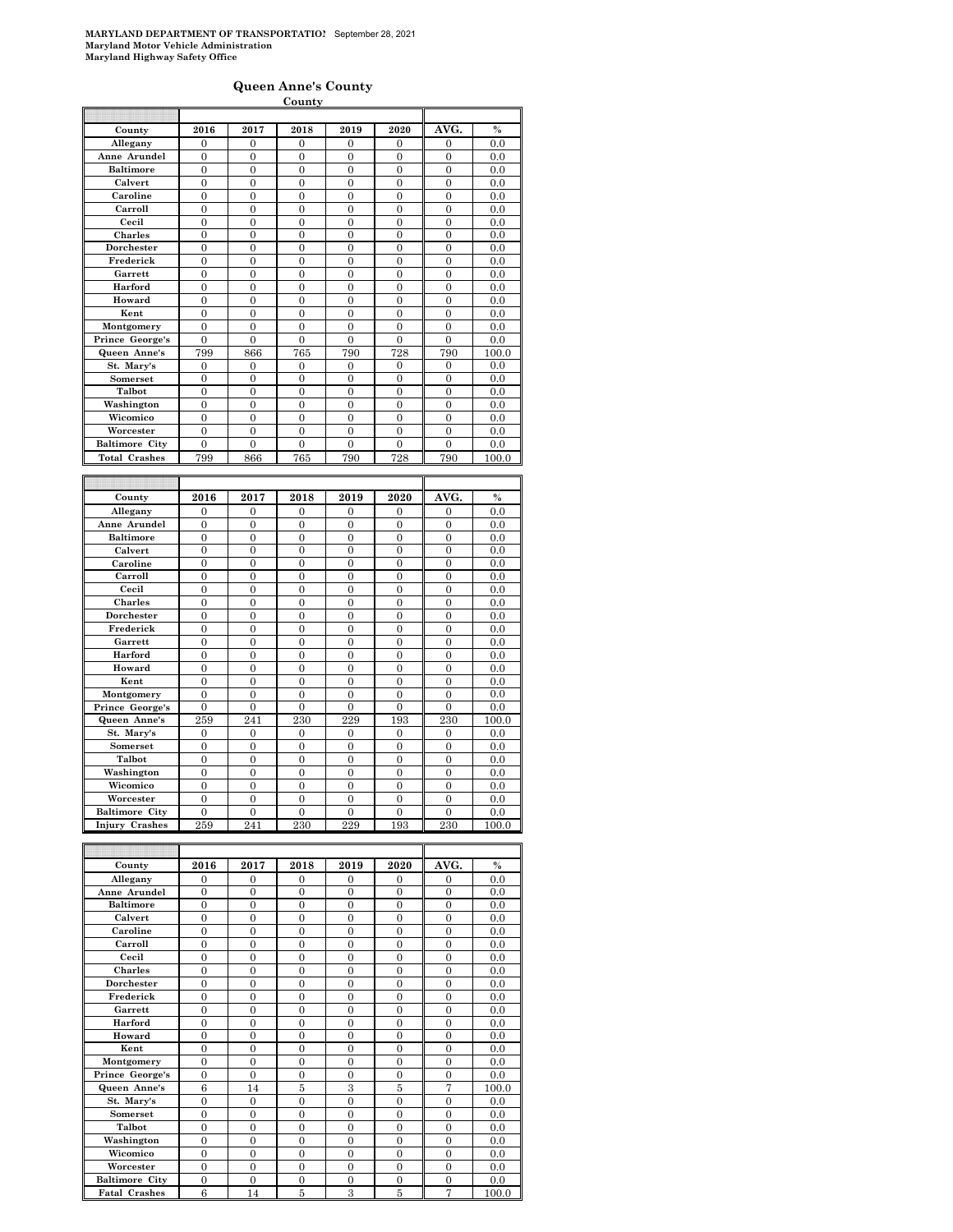|                       |                  |                  | wiohui           |                  |                  |                  |          |
|-----------------------|------------------|------------------|------------------|------------------|------------------|------------------|----------|
|                       |                  |                  |                  |                  |                  |                  |          |
| Month                 | 2016             | 2017             | 2018             | 2019             | 2020             | AVG.             | $\%$     |
| January               | 43               | 60               | 61               | 51               | 57               | 54               | 6.9      |
| February              | 64               | 55               | 40               | 56               | 53               | 54               | 6.8      |
| March                 | 73               | 72               | 54               | 51               | 59               | 62               | 7.8      |
| April                 | 38               | 62               | 49               | 58               | 40               | 49               | 6.3      |
| May                   | 60               | 94               | 63               | 77               | 48               | 68               | 8.7      |
| June                  | 68               | 78               | 64               | 77               | 67               | 71               | 9.0      |
| July                  | 94               | 72               | 69               | 76               | 75               | $\overline{77}$  | 9.8      |
| August                | 66               | 78               | 70               | 62               | 72               | 70               | 8.8      |
| September             | 75               | 79               | 51               | 66               | 55               | 65               | 8.3      |
| October               | 71               | 84               | 78               | 78               | 67               | 76               | 9.6      |
| November              | 84               | 63               | 101              | 78               | 67               | 79               | 10.0     |
| <b>December</b>       | 63               | 69               | 65               | 60               | 68               | 65               | 8.2      |
| Unknown               | $\overline{0}$   | $\overline{0}$   | $\overline{0}$   | $\overline{0}$   | $\overline{0}$   | $\overline{0}$   | 0.0      |
| <b>Total Crashes</b>  | 799              | 866              | 765              | 790              | 728              | 790              | 100.0    |
|                       |                  |                  |                  |                  |                  |                  |          |
|                       |                  |                  |                  |                  |                  |                  |          |
| Month                 | 2016             | 2017             | 2018             | 2019             | 2020             | AVG.             | $\%$     |
| January               | 16               | 19               | 15               | 13               | 17               | 16               | 6.9      |
| February              | 16               | 16               | 10               | 13               | 18               | 15               | 6.3      |
| March                 | 21               | 15               | 14               | 17               | 18               | 17               | 7.4      |
| April                 | 12               | 18               | 17               | 21               | $\bf 5$          | 15               | 6.3      |
| May                   | 12               | 30               | 17               | 22               | 11               | 18               | 8.0      |
| June                  | 24               | 24               | 22               | 23               | 22               | 23               | $10.0\,$ |
| July                  | 32               | 20               | 26               | 22               | 19               | 24               | 10.3     |
| August                | 28               | 19               | 19               | 17               | 20               | 21               | 8.9      |
| September             | 31               | 23               | 15               | 24               | 17               | 22               | 9.5      |
| October               | 21               | 23               | 23               | 23               | 18               | 22               | $9.4\,$  |
| November              | 27               | 14               | 35               | 15               | 12               | 21               | 8.9      |
| <b>December</b>       | 19               | 20               | 17               | 19               | 16               | 18               | 7.9      |
| Unknown               | $\overline{0}$   | $\overline{0}$   | $\overline{0}$   | $\overline{0}$   | $\boldsymbol{0}$ | $\boldsymbol{0}$ | 0.0      |
| <b>Injury Crashes</b> | 259              | 241              | 230              | 229              | 193              | 230              | 100.0    |
|                       |                  |                  |                  |                  |                  |                  |          |
|                       |                  |                  |                  |                  |                  |                  |          |
| Month                 | 2016             | 2017             | 2018             | 2019             | 2020             | AVG.             | $\%$     |
| <b>January</b>        | $\overline{0}$   | 1                | $\mathbf{0}$     | 1                | $\theta$         | $\Omega$         | 6.1      |
| February              | $\boldsymbol{0}$ | $\boldsymbol{0}$ | $\boldsymbol{0}$ | $\mathbf{1}$     | $\boldsymbol{0}$ | $\boldsymbol{0}$ | 3.0      |
| March                 | $\boldsymbol{0}$ | $\mathbf{1}$     | $\boldsymbol{0}$ | $\boldsymbol{0}$ | $\mathbf{1}$     | $\boldsymbol{0}$ | 6.1      |
| April                 | $\overline{2}$   | $\overline{2}$   | $\overline{1}$   | $\overline{0}$   | $\overline{0}$   | $\mathbf{1}$     | 15.2     |
| May                   | $\overline{1}$   | $\mathbf{1}$     | $\boldsymbol{0}$ | $\mathbf{1}$     | $\overline{0}$   | $\mathbf{1}$     | 9.1      |
| June                  | $\overline{0}$   | $\mathbf{1}$     | $\overline{0}$   | $\boldsymbol{0}$ | $\mathbf{1}$     | $\boldsymbol{0}$ | 6.1      |
| July                  | $\boldsymbol{0}$ | $\sqrt{2}$       | $\mathbf{1}$     | $\boldsymbol{0}$ | $\boldsymbol{0}$ | $\mathbf{1}$     | 9.1      |
| August                | $\boldsymbol{0}$ | $\overline{2}$   | $\mathbf{1}$     | $\boldsymbol{0}$ | $\mathbf{1}$     | $\mathbf{1}$     | 12.1     |
| September             | $\mathbf{1}$     | $\overline{2}$   | $\overline{0}$   | $\boldsymbol{0}$ | $\boldsymbol{0}$ | $\mathbf{1}$     | 9.1      |

**October** | 2 | 1 | 1 | 0 | 1 | 1 | 15.2 **November** 0 1 1 1 0 1 1 1 9.1 **December** 0 0 0 0 0 0 0.0 **Unknown** 0 0 0 0 0 0 0.0 **Fatal Crashes** 6 14 5 3 5 7 100.0

# **Queen Anne's County**

**Month**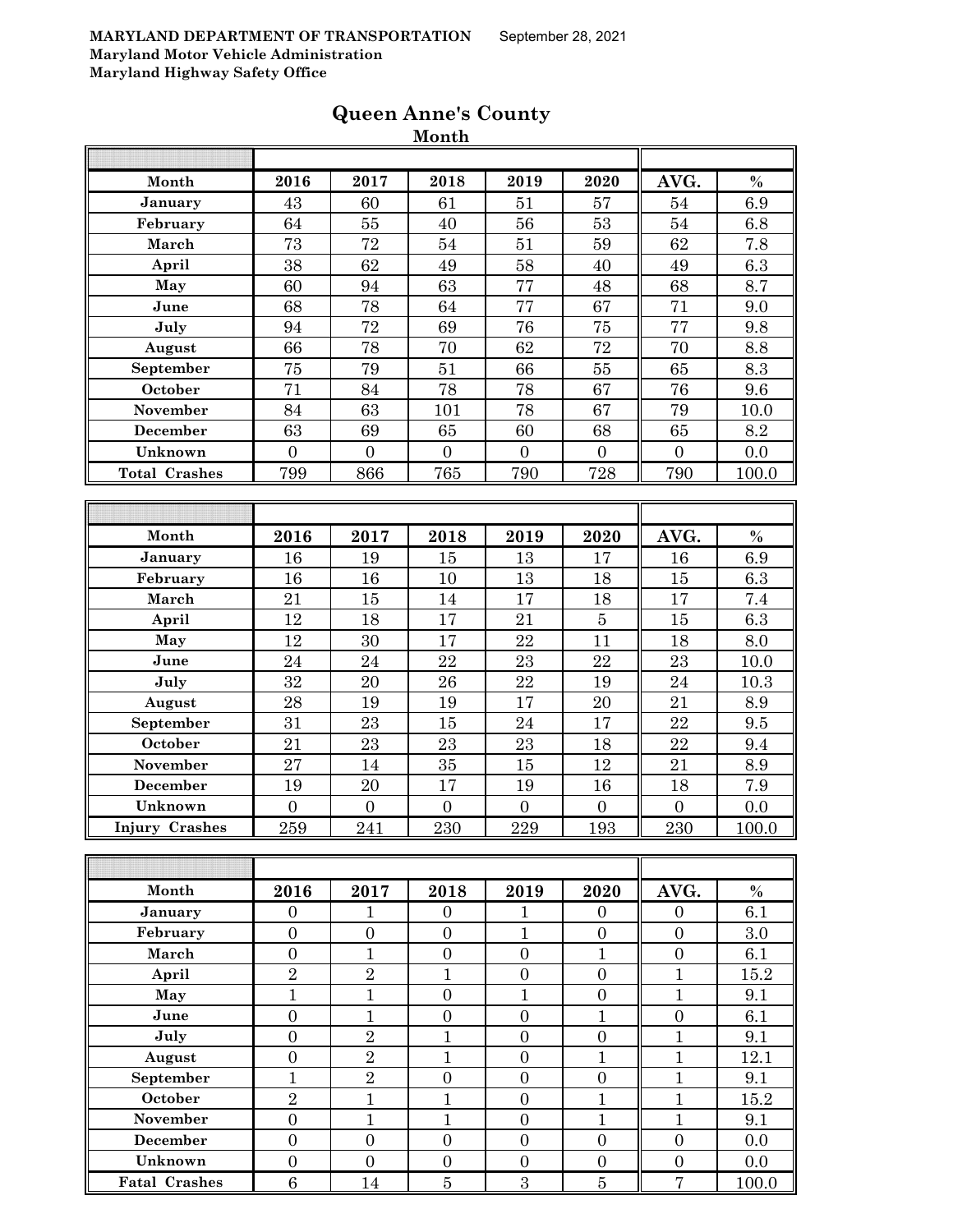September 28, 2021

# **Queen Anne's County**

**Day of Week**

| Day of Week          | 2016           | 2017           | 2018           | 2019           | 2020           | AVG.           | $\frac{0}{0}$ |
|----------------------|----------------|----------------|----------------|----------------|----------------|----------------|---------------|
| Monday               | 107            | 126            | 97             | 98             | 108            | 107            | 13.6          |
| Tuesday              | 103            | 97             | 120            | 106            | 77             | 101            | 12.7          |
| Wednesday            | 137            | 123            | 102            | 115            | 102            | 116            | 14.7          |
| Thursday             | 93             | 129            | 107            | 116            | 116            | 112            | 14.2          |
| Friday               | 123            | 143            | 141            | 126            | 132            | 133            | 16.8          |
| Saturday             | 130            | 119            | 110            | 108            | 97             | 113            | 14.3          |
| Sunday               | 106            | 129            | 88             | 121            | 96             | 108            | 13.7          |
| Unknown              | $\overline{0}$ | $\overline{0}$ | $\overline{0}$ | $\overline{0}$ | $\overline{0}$ | $\overline{0}$ | 0.0           |
| <b>Total Crashes</b> | 799            | 866            | 765            | 790            | 728            | 790            | 100.0         |
|                      |                |                |                |                |                |                |               |
|                      |                |                |                |                |                |                |               |
| Day of Week          | 2016           | 2017           | 2018           | 2019           | 2020           | AVG.           | $\%$          |
| Monday               | 29             | 30             | 30             | 26             | 32             | 29             | 12.8          |
| Tuesday              | 32             | 29             | 40             | 30             | 28             | 32             | 13.8          |
| Wednesday            | 49             | 32             | 32             | 34             | 26             | 35             | 15.0          |
| Thursday             | 40             | 32             | 29             | 40             | 24             | 33             | 14.3          |
| Friday               | 40             | 48             | 44             | 29             | 35             | 39             | 17.0          |
| Saturday             | 40             | 39             | 29             | 30             | 29             | 33             | 14.5          |
| Sunday               | 29             | 31             | 26             | 40             | 19             | 29             | 12.6          |
| Unknown              | $\overline{0}$ | $\overline{0}$ | $\theta$       | $\overline{0}$ | $\overline{0}$ | $\theta$       | 0.0           |
| Injury Crashes       | 259            | 241            | 230            | 229            | 193            | 230            | 100.0         |
|                      |                |                |                |                |                |                |               |
|                      |                |                |                |                |                |                |               |
| Day of Week          | 2016           | 2017           | 2018           | 2019           | 2020           | AVG.           | $\%$          |
| Monday               | $\mathbf 1$    | $\mathbf{1}$   | $\overline{0}$ | $\mathbf 1$    | $\mathbf{1}$   | 1              | 12.1          |
| Tuesday              | $\overline{0}$ | $\mathbf{1}$   | $\mathbf{1}$   | $\overline{0}$ | $\overline{0}$ | $\overline{0}$ | 6.1           |
| Wednesday            | $\overline{0}$ | $\mathbf{1}$   | $\overline{2}$ | $\overline{1}$ | $\overline{1}$ | $\overline{1}$ | 15.2          |
| Thursday             | $\overline{0}$ | $\overline{2}$ | $\overline{0}$ | $\overline{0}$ | $\overline{1}$ | $\mathbf 1$    | 9.1           |
| Friday               | $\overline{1}$ | $\overline{2}$ | $\overline{0}$ | $\overline{0}$ | $\overline{0}$ | $\mathbf{1}$   | 9.1           |
| Saturday             | $\overline{2}$ | $\overline{3}$ | $\overline{1}$ | $\overline{0}$ | $\overline{0}$ | $\overline{1}$ | 18.2          |
| Sunday               | $\overline{2}$ | $\overline{4}$ | $\mathbf{1}$   | $\mathbf{1}$   | $\overline{2}$ | $\overline{2}$ | 30.3          |
| Unknown              | $\overline{0}$ | $\overline{0}$ | $\overline{0}$ | $\overline{0}$ | $\overline{0}$ | $\overline{0}$ | 0.0           |
| <b>Fatal Crashes</b> | 6              | 14             | $\overline{5}$ | $\overline{3}$ | $\overline{5}$ | $\overline{7}$ | 100.0         |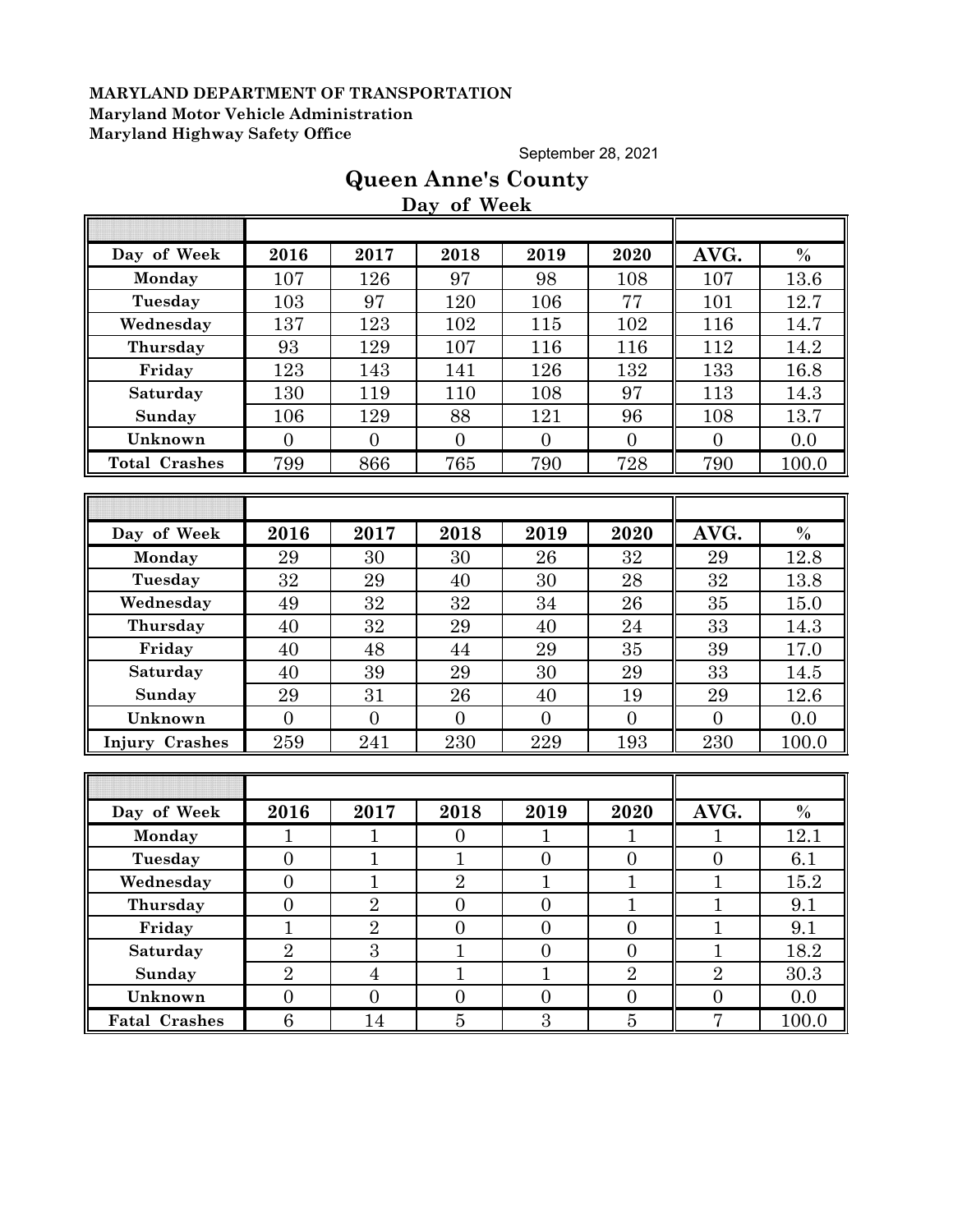### **Queen Anne's County Time of Day**

| Time of Day          | 2016           | 2017           | 2018           | 2019              | 2020              | AVG.           | $\frac{0}{0}$ |
|----------------------|----------------|----------------|----------------|-------------------|-------------------|----------------|---------------|
| 12:00 Midnight       | 21             | 23             | 21             | 15                | 30                | 22             | 2.8           |
| 1:00                 | 18             | 15             | 9              | 15                | 17                | 15             | 1.9           |
| 2:00                 | 21             | 10             | 14             | 14                | 11                | 14             | 1.8           |
| 3:00                 | 16             | 10             | 11             | 12                | 12                | 12             | 1.5           |
| 4:00                 | 13             | 15             | 12             | 12                | 13                | 13             | 1.6           |
| 5:00                 | 27             | 16             | 16             | $^{22}$           | 22                | 21             | 2.6           |
| 6:00                 | 26             | 39             | 32             | 25                | 24                | 29             | 3.7           |
| 7:00                 | 42             | 34             | 39             | 44                | 23                | 36             | 4.6           |
| 8:00                 | 37             | 44             | 24             | 43                | 32                | 36             | 4.6           |
| 9:00                 | 38             | 31             | 27             | 29                | 24                | 30             | 3.8           |
| 10:00                | 38             | 32             | 33             | 31                | 32                | 33             | 4.2           |
| 11:00                | 38             | 48             | 35             | 42                | 45                | 42             | 5.3           |
| 12:00 Noon           | 32             | 43             | 53             | 44                | 43                | 43             | 5.4           |
| 1:00                 | 37             | 50             | 41             | 46                | 39                | 43             | 5.4           |
| 2:00                 | 56             | 42             | 40             | 44                | 43                | 45             | 5.7           |
| 3:00                 | 56             | 53             | 52             | 51                | 48                | 52             | 6.6           |
| 4:00                 | 45             | 78             | 59             | 47                | 41                | 54             | 6.8           |
| 5:00                 | 51             | 64             | 61             | 49                | 38                | 53             | 6.7           |
| 6:00                 | 48             | 50             | 54             | 56                | 40                | 50             | 6.3           |
| 7:00                 | 35             | 47             | 28             | 40                | 40                | 38             | 4.8           |
| 8:00                 | 28             | 25             | 33             | 26                | 33                | 29             | 3.7           |
| 9:00                 | 33             | 34             | 23             | 29                | 30                | 30             | 3.8           |
| 10:00                | 20             | 38             | 24             | 25                | 23                | 26             | 3.3           |
| 11:00                | 23             | 25             | 24             | 29                | 25                | 25             | 3.2           |
| Unknown              | $\overline{0}$ | $\overline{0}$ | $\overline{0}$ | $\overline{0}$    | $\overline{0}$    | $\overline{0}$ | 0.0           |
| <b>Total Crashes</b> | 799            | 866            | 765            | 790               | 728               | 790            | 100.0         |
|                      |                |                |                |                   |                   |                |               |
|                      |                |                |                |                   |                   |                |               |
| Time of Day          | 2016           | 2017           | 2018           | 2019              | 2020              | AVG.           | $\%$          |
| 12:00 Midnight       | $\overline{4}$ | 5              | $\overline{4}$ | $\overline{4}$    | 5                 | $\overline{4}$ | 1.9           |
| 1:00                 | $\overline{7}$ | $\overline{4}$ | 3              | 3                 | 6                 | $\overline{5}$ | $2.0\,$       |
| 2:00                 | 8              | $\,2\,$        | 3              | $\overline{2}$    | 3                 | $\overline{4}$ | 1.6           |
| 3:00                 | $\overline{2}$ | $\mathbf{1}$   | $\overline{2}$ | $\overline{2}$    | $\overline{2}$    | $\mathfrak{D}$ | 0.8           |
| 4:00                 | $\overline{4}$ | $\overline{4}$ | $\overline{2}$ | 3                 | $\mathbf{1}$      | 3              | 1.2           |
| 5:00                 | 9              | $\overline{2}$ | $\mathbf{1}$   | 3                 | 5                 | $\overline{4}$ | 1.7           |
| 6:00                 | 8              | 8              | $\overline{6}$ | 3                 | 6                 | 6              | 2.7           |
| 7:00                 | 11             | 11             | 13             | 17                | 8                 | 12             | $5.2\,$       |
| 8:00                 | 13             | 14             | $\,6$          | 18                | 8                 | 12             | 5.1           |
| 9:00                 | 21             | 8              | 8              | 12                | 10                | 12             | 5.1           |
| 10:00                | 11             | 6              | 8              | $\scriptstyle{7}$ | 8                 | 8              | 3.5           |
| 11:00                | 12             | 12             | 11             | 11                | $\overline{7}$    | 11             | 4.6           |
| 12:00 Noon           | 14             | 17             | 18             | 20                | 14                | 17             | 7.2           |
| 1:00                 | 16             | 10             | 17             | 11                | $\scriptstyle{7}$ | 12             | 5.3           |
| 2:00                 | 21             | 18             | 16             | 12                | 12                | 16             | 6.9           |
| 3:00                 | 18             | 10             | 22             | 18                | 16                | 17             | 7.3           |
| 4:00                 | 13             | 28             | 20             | 12                | 12                | 17             | 7.4           |
| 5:00                 | 26             | 21             | 21             | 14                | 14                | 19             | 8.3           |
| 6:00                 | 12             | 18             | 11             | 14                | 13                | 14             | 5.9           |
| 7:00                 | 9              | 12             | $\,6$          | 14                | 14                | 11             | 4.8           |
| 8:00                 | $\overline{2}$ | $\overline{7}$ | 12             | 9                 | $\overline{7}$    | $\overline{7}$ | $3.2\,$       |

| Time of Day          | 2016         | 2017           | 2018           | 2019                    | 2020           | AVG.           | $\%$  |
|----------------------|--------------|----------------|----------------|-------------------------|----------------|----------------|-------|
| 12:00 Midnight       | 1            | $\mathbf{0}$   | $\mathbf{0}$   | $\mathbf{0}$            | $\theta$       | $\mathbf{0}$   | 3.0   |
| 1:00                 | $\Omega$     | $\mathbf{1}$   | $\Omega$       | $\Omega$                | $\Omega$       | $\overline{0}$ | 3.0   |
| 2:00                 | $\mathbf{1}$ | 1              | $\Omega$       | $\Omega$                | $\mathbf{1}$   | $\mathbf{1}$   | 9.1   |
| 3:00                 | $\mathbf{0}$ | $\overline{0}$ | $\overline{0}$ | $\mathbf{0}$            | $\overline{0}$ | $\overline{0}$ | 0.0   |
| 4:00                 | $\Omega$     | $\Omega$       | $\Omega$       | $\Omega$                | $\Omega$       | $\Omega$       | 0.0   |
| 5:00                 | $\Omega$     | $\overline{0}$ | $\overline{0}$ | $\mathbf{0}$            | $\overline{0}$ | $\overline{0}$ | 0.0   |
| 6:00                 | $\mathbf{1}$ | $\overline{0}$ | $\mathbf{1}$   | $\Omega$                | $\Omega$       | $\overline{0}$ | 6.1   |
| 7:00                 | $\Omega$     | $\mathbf{1}$   | $\overline{0}$ | $\Omega$                | $\mathbf{1}$   | $\overline{0}$ | 6.1   |
| 8:00                 | $\mathbf{1}$ | $\mathbf{1}$   | $\overline{0}$ | $\Omega$                | $\overline{0}$ | $\overline{0}$ | 6.1   |
| 9:00                 | $\Omega$     | $\Omega$       | $\mathbf{1}$   | $\mathbf{1}$            | $\Omega$       | $\Omega$       | 6.1   |
| 10:00                | $\Omega$     | $\Omega$       | $\mathbf{1}$   | $\Omega$                | $\mathbf{1}$   | $\mathbf{0}$   | 6.1   |
| 11:00                | $\mathbf{0}$ | $\overline{0}$ | $\overline{0}$ | $\overline{0}$          | $\overline{0}$ | $\overline{0}$ | 0.0   |
| 12:00 Noon           | $\Omega$     | $\mathbf{1}$   | $\mathbf{1}$   | $\Omega$                | $\Omega$       | $\overline{0}$ | 6.1   |
| 1:00                 | $\mathbf{0}$ | $\overline{0}$ | $\overline{0}$ | $\Omega$                | $\overline{0}$ | $\overline{0}$ | 0.0   |
| 2:00                 | $\Omega$     | $\Omega$       | $\Omega$       | $\Omega$                | $\Omega$       | $\Omega$       | 0.0   |
| 3:00                 | $\mathbf{1}$ | 3              | $\overline{0}$ | $\mathbf{0}$            | $\mathbf{1}$   | $\mathbf{1}$   | 15.2  |
| 4:00                 | $\mathbf{0}$ | $\overline{2}$ | $\overline{0}$ | $\mathbf{0}$            | $\overline{0}$ | $\overline{0}$ | 6.1   |
| 5:00                 | $\Omega$     | $\theta$       | $\overline{0}$ | 1                       | $\Omega$       | $\overline{0}$ | 3.0   |
| 6:00                 | $\Omega$     | 1              | $\mathbf{1}$   | 1                       | $\theta$       | $\mathbf{1}$   | 9.1   |
| 7:00                 | $\mathbf{0}$ | $\mathbf{0}$   | $\mathbf{0}$   | $\mathbf{0}$            | $\mathbf{1}$   | $\mathbf{0}$   | 3.0   |
| 8:00                 | $\mathbf{0}$ | $\mathbf{1}$   | $\overline{0}$ | $\mathbf{0}$            | $\overline{0}$ | $\overline{0}$ | 3.0   |
| 9:00                 | $\Omega$     | $\mathbf{1}$   | $\overline{0}$ | $\Omega$                | $\Omega$       | $\overline{0}$ | 3.0   |
| 10:00                | $\Omega$     | 1              | $\Omega$       | $\Omega$                | $\Omega$       | $\Omega$       | 3.0   |
| 11:00                | $\mathbf{1}$ | $\mathbf{0}$   | $\mathbf{0}$   | $\mathbf{0}$            | $\mathbf{0}$   | $\mathbf{0}$   | 3.0   |
| Unknown              | $\Omega$     | $\overline{0}$ | $\overline{0}$ | $\mathbf{0}$            | $\theta$       | $\overline{0}$ | 0.0   |
| <b>Fatal Crashes</b> | 6            | 14             | 5              | $\overline{\mathbf{3}}$ | 5              | $\overline{7}$ | 100.0 |

**9:00** 11 6 7 7 4 7 3.0 **10:00** 5 9 10 7 3 7 3.0 **11:00** 2 8 3 6 8 5 2.3 **Unknown** 0 0 0 0 0 0 0.0 **Injury Crashes** 259 241 230 229 193 230 100.0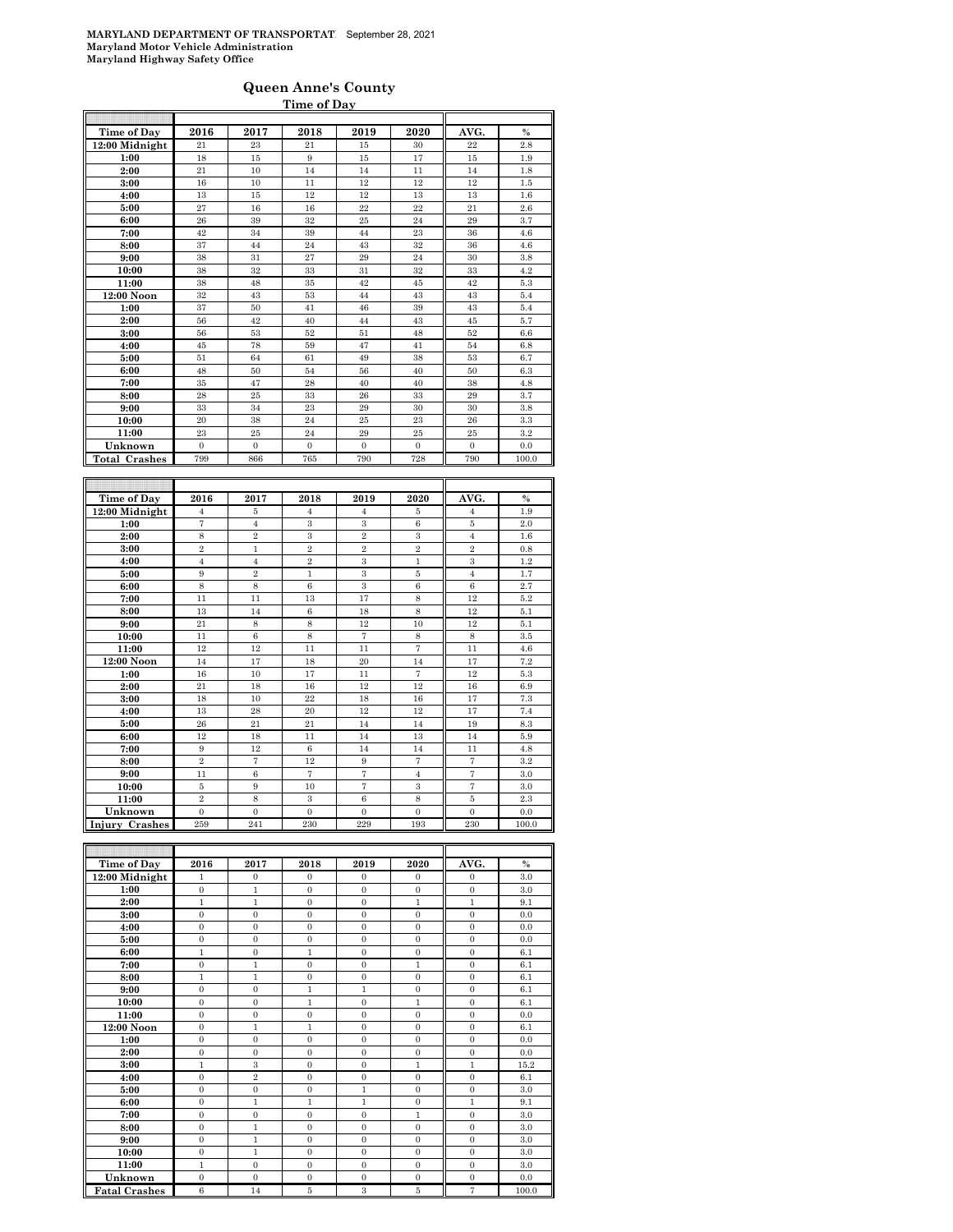### **Queen Anne's County Driver Age**

| Driver Age           | 2016  | 2017  | 2018           | 2019           | 2020  | AVG.  | $\%$  |
|----------------------|-------|-------|----------------|----------------|-------|-------|-------|
| 15 and Under         | 6     | 1     | $\overline{2}$ | $\overline{4}$ | 1     | 3     | 0.2   |
| 16                   | 13    | 20    | 10             | 9              | 10    | 12    | 1.0   |
| 17                   | 33    | 25    | 26             | 32             | 22    | 28    | 2.2   |
| 18                   | 38    | 45    | 39             | 36             | 27    | 37    | 2.9   |
| 19                   | 30    | 36    | 31             | 28             | 34    | 32    | 2.5   |
| 20                   | 31    | 37    | 28             | 30             | 30    | 31    | 2.5   |
| $21 - 24$            | 133   | 110   | 107            | 116            | 111   | 115   | 9.1   |
| $25 - 29$            | 139   | 145   | 126            | 140            | 133   | 137   | 10.8  |
| $30 - 34$            | 125   | 126   | 109            | 116            | 100   | 115   | 9.1   |
| $35 - 39$            | 101   | 94    | 79             | 103            | 89    | 93    | 7.4   |
| $40 - 44$            | 73    | 99    | 88             | 93             | 84    | 87    | 6.9   |
| $45 - 49$            | 80    | 99    | 92             | 93             | 85    | 90    | 7.1   |
| $50 - 54$            | 100   | 106   | 109            | 101            | 81    | 99    | 7.8   |
| $55 - 59$            | 108   | 84    | 86             | 96             | 87    | 92    | 7.3   |
| $60 - 64$            | 73    | 95    | 72             | 73             | 65    | 76    | 6.0   |
| $65 - 69$            | 53    | 59    | 51             | 56             | 36    | 51    | 4.0   |
| $70 - 79$            | 68    | 77    | 72             | 77             | 55    | 70    | 5.5   |
| $80 +$               | 25    | 41    | 26             | 16             | 16    | 25    | 2.0   |
| Unknown              | 64    | 99    | 64             | 67             | 76    | 74    | 5.8   |
| <b>Total Drivers</b> | 1,293 | 1,398 | 1.217          | 1,286          | 1,142 | 1,267 | 100.0 |
|                      |       |       |                |                |       |       |       |
|                      |       |       |                |                |       |       |       |
| Driver Age           | 2016  | 2017  | 2018           | 2019           | 2020  | AVG.  | $\%$  |
|                      |       |       |                |                |       |       |       |

| Driver Age             | 2016           | 2017           | 2018           | 2019           | 2020           | AVG.           | $\%$  |
|------------------------|----------------|----------------|----------------|----------------|----------------|----------------|-------|
| 15 and Under           | 4              | $\overline{0}$ | $\overline{0}$ | 1              | $\mathbf{0}$   | 1              | 0.4   |
| 16                     | 1              | 6              | $\overline{2}$ | $\Omega$       | $\mathbf{1}$   | $\mathbf{2}$   | 0.9   |
| 17                     | 6              | 3              | $\overline{4}$ | 3              | 3              | $\overline{4}$ | 1.6   |
| 18                     | 7              | 6              | $\overline{7}$ | 8              | $\overline{2}$ | 6              | 2.6   |
| 19                     | 9              | 13             | 10             | $\overline{4}$ | 5              | 8              | 3.5   |
| 20                     | 7              | 11             | 7              | $\overline{4}$ | $\overline{4}$ | $\overline{7}$ | 2.8   |
| $21 - 24$              | 29             | 24             | 23             | 20             | 13             | 22             | 9.3   |
| $25 - 29$              | 32             | 27             | 21             | 28             | 24             | 26             | 11.3  |
| $30 - 34$              | 34             | 16             | 23             | 20             | 21             | 23             | 9.7   |
| $35 - 39$              | 22             | 14             | 17             | 13             | 16             | 16             | 7.0   |
| $40 - 44$              | 18             | 19             | 22             | 16             | 11             | 17             | 7.4   |
| $45 - 49$              | 16             | 15             | 16             | 17             | 13             | 15             | 6.6   |
| $50 - 54$              | 22             | 20             | 21             | 25             | 16             | 21             | 8.9   |
| $55 - 59$              | 24             | 12             | 20             | 24             | 17             | 19             | 8.3   |
| $60 - 64$              | 9              | 11             | 21             | 11             | 12             | 13             | 5.5   |
| 65 -<br>69             | 9              | 15             | 8              | 12             | 7              | 10             | 4.4   |
| $70 - 79$              | 18             | 14             | 12             | 17             | 15             | 15             | 6.5   |
| $80 +$                 | 11             | $\overline{7}$ | 8              | $\overline{7}$ | $\overline{4}$ | $\overline{7}$ | 3.2   |
| Unknown                | $\overline{0}$ | $\mathbf{1}$   | $\overline{0}$ | $\overline{0}$ | $\overline{2}$ | $\mathbf{1}$   | 0.3   |
| <b>Injured Drivers</b> | 278            | 234            | 242            | 230            | 186            | 234            | 100.0 |

| Driver Age               | 2016           | 2017           | 2018           | 2019           | 2020           | AVG.           | $\%$  |
|--------------------------|----------------|----------------|----------------|----------------|----------------|----------------|-------|
| 15 and Under             | $\Omega$       | $\Omega$       | $\Omega$       | $\Omega$       | $\Omega$       | $\Omega$       | 0.0   |
| 16                       | $\mathbf{0}$   | $\overline{0}$ | $\Omega$       | $\Omega$       | $\Omega$       | $\overline{0}$ | 0.0   |
| 17                       | $\Omega$       | $\overline{0}$ | $\overline{0}$ | $\Omega$       | $\mathbf{0}$   | $\Omega$       | 0.0   |
| 18                       | $\Omega$       | $\overline{0}$ | $\overline{0}$ | $\Omega$       | $\Omega$       | $\overline{0}$ | 0.0   |
| 19                       | $\Omega$       | $\mathbf{1}$   | 1              | $\overline{0}$ | 1              | 1              | 12.5  |
| 20                       | 1              | $\overline{0}$ | $\overline{0}$ | $\theta$       | $\mathbf{0}$   | $\overline{0}$ | 4.2   |
| $21 - 24$                | $\Omega$       | $\overline{0}$ | $\theta$       | $\Omega$       | $\overline{0}$ | $\overline{0}$ | 0.0   |
| $25 - 29$                | $\Omega$       | $\mathbf{1}$   | $\overline{2}$ | $\Omega$       | $\overline{0}$ | 1              | 12.5  |
| $30 - 34$                | $\Omega$       | $\mathbf{1}$   | $\mathbf{1}$   | $\overline{0}$ | $\overline{0}$ | $\overline{0}$ | 8.3   |
| $35 - 39$                | $\Omega$       | $\overline{0}$ | $\overline{0}$ | $\overline{0}$ | $\overline{0}$ | $\overline{0}$ | 0.0   |
| $40 - 44$                | 1              | $\overline{2}$ | $\overline{0}$ | 1              | $\mathbf{0}$   | 1              | 16.7  |
| $45 - 49$                | $\overline{0}$ | 1              | $\overline{0}$ | $\overline{0}$ | $\overline{0}$ | $\overline{0}$ | 4.2   |
| $50 - 54$                | $\Omega$       | 3              | $\theta$       | 1              | $\Omega$       | 1              | 16.7  |
| $55 - 59$                | $\Omega$       | $\Omega$       | $\theta$       | 1              | $\Omega$       | $\Omega$       | 4.2   |
| $60 - 64$                | $\Omega$       | $\overline{0}$ | $\Omega$       | $\Omega$       | $\Omega$       | $\Omega$       | 0.0   |
| $65 - 69$                | $\overline{0}$ | $\mathbf{1}$   | $\overline{0}$ | $\Omega$       | $\overline{0}$ | $\Omega$       | 4.2   |
| $70 - 79$                | $\Omega$       | $\Omega$       | $\overline{0}$ | $\Omega$       | 1              | $\overline{0}$ | 4.2   |
| $80 +$                   | $\Omega$       | 3              | $\overline{0}$ | $\Omega$       | $\overline{0}$ | $\mathbf{1}$   | 12.5  |
| Unknown                  | $\mathbf{0}$   | $\overline{0}$ | $\overline{0}$ | $\Omega$       | $\overline{0}$ | $\Omega$       | 0.0   |
| <b>Driver Fatalities</b> | $\overline{2}$ | 13             | 4              | 3              | $\overline{2}$ | 5              | 100.0 |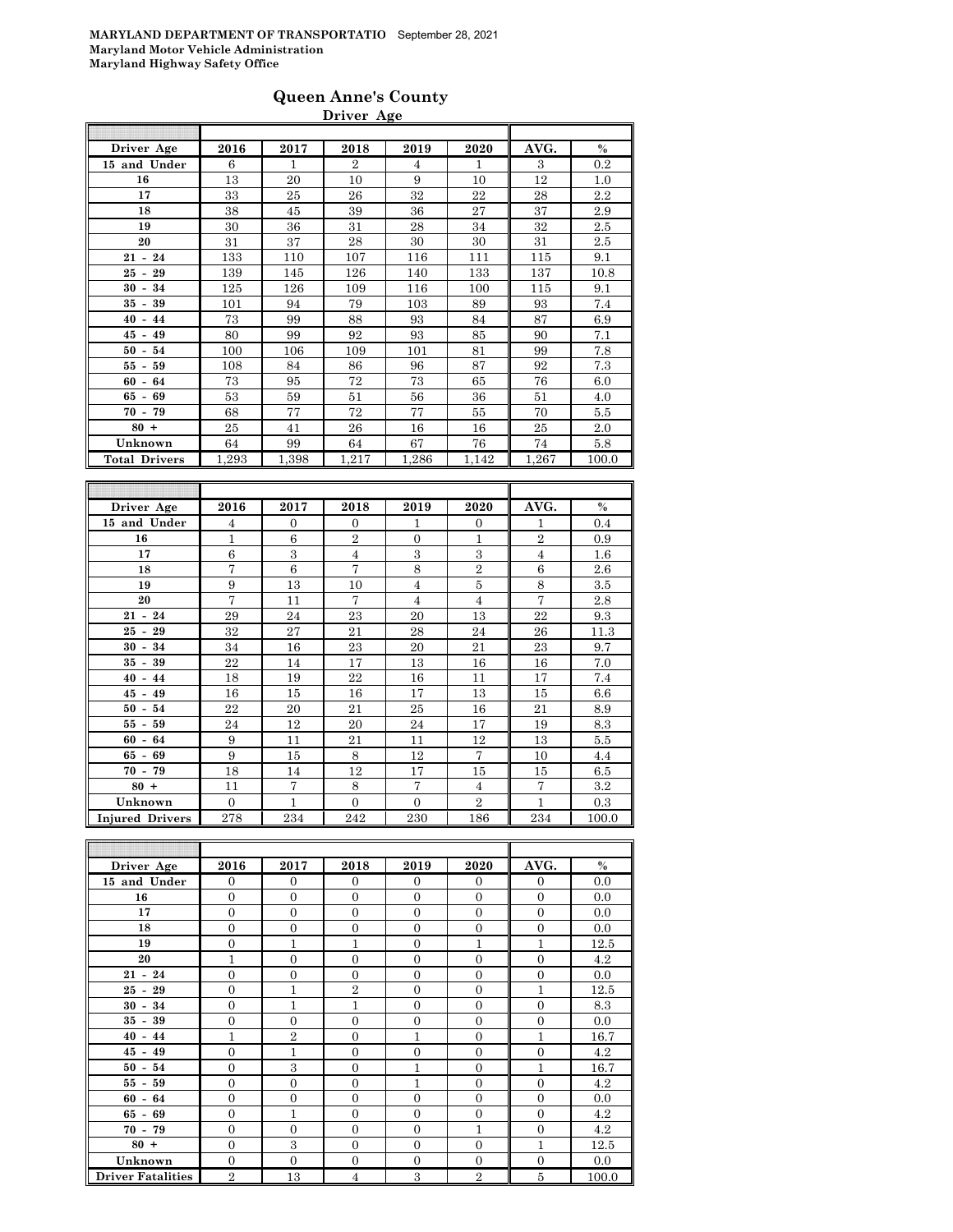| Driver Gender          | 2016  | 2017  | 2018  | 2019           | 2020  | AVG.  | $\%$          |
|------------------------|-------|-------|-------|----------------|-------|-------|---------------|
| Male                   | 752   | 822   | 694   | 758            | 695   | 744   | 58.7          |
| Female                 | 473   | 468   | 453   | 456            | 367   | 443   | 35.0          |
| Unknown                | 68    | 108   | 70    | 72             | 80    | 80    | 6.3           |
| <b>Total Drivers</b>   | 1,293 | 1,398 | 1,217 | 1,286          | 1,142 | 1,267 | 100.0         |
|                        |       |       |       |                |       |       |               |
|                        |       |       |       |                |       |       |               |
| Driver Gender          | 2016  | 2017  | 2018  | 2019           | 2020  | AVG.  | $\frac{0}{0}$ |
| Male                   | 144   | 135   | 134   | 130            | 106   | 130   | 55.5          |
| Female                 | 133   | 98    | 107   | 99             | 77    | 103   | 43.9          |
| Unknown                |       |       |       |                | 3     |       | 0.6           |
| <b>Driver Injuries</b> | 278   | 234   | 242   | 230            | 186   | 234   | 100.0         |
|                        |       |       |       |                |       |       |               |
|                        |       |       |       |                |       |       |               |
| Driver Gender          | 2016  | 2017  | 2018  | 2019           | 2020  | AVG.  | $\%$          |
| Male                   |       | 8     | 3     | $\overline{2}$ |       | 3     | 62.5          |

**Female** 1 1 5 1 1 1 1 1 2 37.5 **Unknown** 0 0 0 0 0 0 0.0 **Driver Fatalities** 2 13 4 3 2 5 100.0

# **Queen Anne's County Driver Gender**

 $\overline{a}$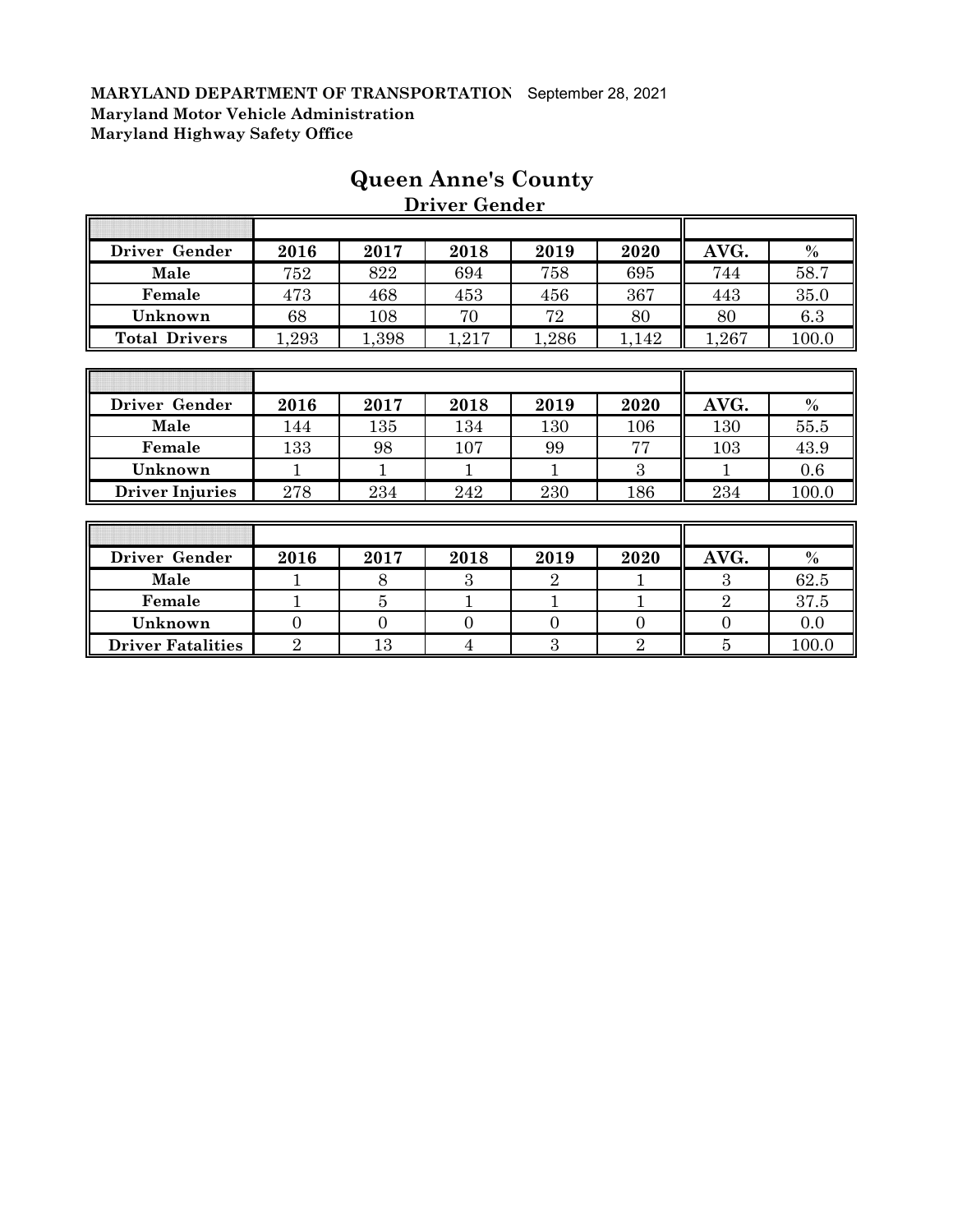### **Queen Anne's County Driver Safety Equipment Use**

| <b>Safety Equipment</b>                          | 2016                               | 2017                             | 2018                               | 2019                  | 2020                             | AVG.                               | $\frac{0}{0}$ |
|--------------------------------------------------|------------------------------------|----------------------------------|------------------------------------|-----------------------|----------------------------------|------------------------------------|---------------|
| <b>Not Applicable</b>                            | 47                                 | 58                               | 24                                 | 34                    | 63                               | 45                                 | 3.6           |
| None                                             | 23                                 | 31                               | 31                                 | 33                    | 36                               | 31                                 | 2.4           |
| Lap belt only                                    | 3                                  | $\mathbf{0}$                     | $\overline{2}$                     | 1                     | $\boldsymbol{0}$                 | $\mathbf{1}$                       | 0.1           |
| Shoulder belt only                               | 9                                  | 9                                | 5                                  | 5                     | $\overline{2}$                   | 6                                  | 0.5           |
| Shoulder/Lap belt(s)                             | 1,097                              | 1.129                            | 1.001                              | 1,063                 | 918                              | 1.042                              | 82.2          |
| Child/Youth restraint<br>Child restraint forward | $\boldsymbol{0}$<br>$\overline{0}$ | $\boldsymbol{0}$<br>$\mathbf{0}$ | 0<br>$\overline{2}$                | 0<br>$\overline{0}$   | 0<br>$\overline{0}$              | 0<br>$\overline{0}$                | 0.0<br>0.0    |
| Child restraint rear                             | 0                                  | $\mathbf{0}$                     | $\mathbf{0}$                       | 0                     | 0                                | $\overline{0}$                     | 0.0           |
| <b>Booster seat</b>                              | $\overline{0}$                     | $\overline{0}$                   | $\overline{0}$                     | $\overline{0}$        | $\overline{0}$                   | $\overline{0}$                     | 0.0           |
| Child restraint unknow                           | 0                                  | $\boldsymbol{0}$                 | $\boldsymbol{0}$                   | 0                     | 0                                | $\boldsymbol{0}$                   | 0.0           |
| Mc/Bike helmet                                   | 7                                  | 8                                | 5                                  | 5                     | 8                                | 7                                  | 0.5           |
| Mc/bike shield only                              | $\overline{0}$                     | $\overline{0}$                   | $\overline{0}$                     | $\overline{0}$        | $\overline{0}$                   | $\overline{0}$                     | 0.0           |
| Mc/bike helmet & shield                          | 1                                  | 6                                | 5                                  | 3                     | 4                                | $\overline{4}$                     | 0.3           |
| Protective pads                                  | $\boldsymbol{0}$                   | $\overline{0}$                   | $\mathbf{0}$                       | $\overline{0}$        | $\overline{0}$                   | $\overline{0}$                     | 0.0           |
| Reflective clothing                              | $\overline{0}$                     | $\mathbf{0}$                     | $\overline{0}$                     | $\boldsymbol{0}$      | $\boldsymbol{0}$                 | $\mathbf{0}$                       | 0.0           |
| Lighting                                         | $\overline{0}$                     | $\mathbf{0}$                     | $\overline{0}$                     | $\overline{0}$        | 0                                | $\mathbf{0}$                       | 0.0           |
| Air bag only                                     | $\mathbf{0}$                       | $\mathbf{0}$                     | $\overline{0}$                     | $\overline{0}$        | $\overline{0}$                   | $\overline{0}$                     | 0.0           |
| Air bag and belts                                | $\overline{0}$                     | $\mathbf{0}$                     | $\overline{0}$                     | $\overline{0}$        | $\theta$                         | $\theta$                           | 0.0           |
| Other                                            | $\overline{0}$                     | $\mathbf{0}$                     | 1                                  | 0                     | $\overline{0}$                   | $\overline{0}$                     | 0.0           |
| Unknown                                          | 106                                | 157                              | 141                                | 142                   | 111                              | 131                                | 10.4          |
| <b>Total Drivers</b>                             | 1,293                              | 1,398                            | 1,217                              | 1,286                 | 1.142                            | 1,267                              | 100.0         |
|                                                  |                                    |                                  |                                    |                       |                                  |                                    |               |
| <b>Safety Equipment</b>                          | 2016                               | 2017                             | 2018                               | 2019                  | 2020                             | AVG.                               | $\%$          |
| Not Applicable                                   | 7                                  | 6                                | 5                                  | 3                     | 5                                | 5                                  | 2.2           |
| None                                             | 13                                 | 12                               | 11                                 | 13                    | 13                               | 12                                 | 5.3           |
| Lap belt only                                    | $\boldsymbol{0}$                   | $\boldsymbol{0}$                 | 0                                  | 0                     | 0                                | 0                                  | 0.0           |
| Shoulder belt only                               | $\overline{2}$                     | 1                                | $\overline{0}$                     | $\overline{2}$        | $\overline{0}$                   | $\mathbf{1}$                       | 0.4           |
| Shoulder/Lap belt(s)                             | 238                                | 194                              | 203                                | 197                   | 147                              | 196                                | 83.7          |
| Child/Youth restraint                            | $\mathbf{0}$                       | $\mathbf{0}$                     | $\overline{0}$                     | $\overline{0}$        | $\overline{0}$                   | $\overline{0}$                     | 0.0           |
| Child restraint forward                          | 0                                  | $\boldsymbol{0}$                 | $\boldsymbol{0}$                   | 0                     | 0                                | $\boldsymbol{0}$                   | 0.0           |
| Child restraint rear                             | 0                                  | $\mathbf{0}$                     | $\overline{0}$                     | $\overline{0}$        | 0                                | $\overline{0}$                     | 0.0           |
| <b>Booster</b> seat                              | $\mathbf{0}$                       | $\mathbf{0}$                     | $\overline{0}$                     | $\overline{0}$        | $\overline{0}$                   | $\overline{0}$                     | 0.0           |
| Child restraint unknow                           | 0                                  | $\boldsymbol{0}$                 | $\boldsymbol{0}$                   | $\boldsymbol{0}$      | $\boldsymbol{0}$                 | $\boldsymbol{0}$                   | 0.0           |
| Mc/Bike helmet                                   | 7                                  | $\overline{4}$                   | 5                                  | 5                     | 7                                | 6                                  | 2.4           |
| Mc/bike shield only                              | $\overline{0}$                     | $\boldsymbol{0}$                 | 0                                  | $\boldsymbol{0}$      | $\boldsymbol{0}$                 | 0                                  | 0.0           |
| Mc/bike helmet & shield                          | $\mathbf{1}$<br>$\overline{0}$     | 3<br>$\overline{0}$              | 5<br>$\overline{0}$                | 3<br>$\overline{0}$   | 4<br>$\overline{0}$              | 3<br>$\overline{0}$                | 1.4<br>0.0    |
| Protective pads<br>Reflective clothing           | $\overline{0}$                     | $\overline{0}$                   | $\overline{0}$                     | $\overline{0}$        | 0                                | $\overline{0}$                     | 0.0           |
| Lighting                                         | $\mathbf{0}$                       | $\boldsymbol{0}$                 | $\boldsymbol{0}$                   | 0                     | $\boldsymbol{0}$                 | $\boldsymbol{0}$                   | 0.0           |
| Air bag only                                     | $\boldsymbol{0}$                   | $\boldsymbol{0}$                 | 0                                  | 0                     | 0                                | $\mathbf{0}$                       | 0.0           |
| Air bag and belts                                | $\overline{0}$                     | $\overline{0}$                   | $\overline{0}$                     | $\overline{0}$        | $\overline{0}$                   | $\overline{0}$                     | 0.0           |
| Other                                            | $\boldsymbol{0}$                   | $\mathbf{0}$                     | 0                                  | 0                     | 0                                | 0                                  | 0.0           |
| Unknown                                          | 10                                 | 14                               | 13                                 | $\overline{7}$        | 10                               | 11                                 | 4.6           |
| <b>Driver Injuries</b>                           | 278                                | 234                              | 242                                | 230                   | 186                              | 234                                | 100.0         |
|                                                  |                                    |                                  |                                    |                       |                                  |                                    |               |
|                                                  |                                    |                                  |                                    |                       |                                  |                                    |               |
| <b>Safety Equipment</b>                          | 2016                               | 2017                             | 2018                               | 2019                  | 2020                             | AVG.                               | %             |
| Not Applicable                                   | 0                                  | 1                                | 0                                  | 0                     | 0                                | 0                                  | 4.2           |
| None                                             | 0                                  | 3                                | $\,2$                              | $\,2$                 | 0                                | 1                                  | 29.2          |
| Lap belt only                                    | $\boldsymbol{0}$                   | $\boldsymbol{0}$                 | $\mathbf{0}$                       | $\overline{0}$        | $\overline{0}$                   | $\overline{0}$                     | 0.0           |
| Shoulder belt only                               | $\boldsymbol{0}$                   | $\mathbf{1}$                     | $\boldsymbol{0}$                   | 0                     | 0                                | 0                                  | 4.2           |
| Shoulder/Lap belt(s)<br>Child/Youth restraint    | $\overline{2}$<br>$\boldsymbol{0}$ | 6<br>$\boldsymbol{0}$            | $\overline{2}$<br>$\boldsymbol{0}$ | 1<br>$\boldsymbol{0}$ | 1<br>$\boldsymbol{0}$            | $\overline{2}$<br>$\boldsymbol{0}$ | 50.0<br>0.0   |
| Child restraint forward                          | $\boldsymbol{0}$                   | $\boldsymbol{0}$                 | $\boldsymbol{0}$                   | $\boldsymbol{0}$      | $\boldsymbol{0}$                 | $\boldsymbol{0}$                   | 0.0           |
| Child restraint rear                             | $\boldsymbol{0}$                   | $\boldsymbol{0}$                 | 0                                  | 0                     | $\boldsymbol{0}$                 | $\boldsymbol{0}$                   | 0.0           |
| <b>Booster seat</b>                              | 0                                  | $\boldsymbol{0}$                 | $\boldsymbol{0}$                   | $\boldsymbol{0}$      | $\boldsymbol{0}$                 | $\boldsymbol{0}$                   | 0.0           |
| Child restraint unk.                             | $\overline{0}$                     | $\mathbf{0}$                     | $\overline{0}$                     | $\mathbf{0}$          | $\overline{0}$                   | $\overline{0}$                     | 0.0           |
| Mc/Bike helmet                                   | $\mathbf{0}$                       | $\mathbf{1}$                     | $\mathbf{0}$                       | $\mathbf{0}$          | $\mathbf{1}$                     | $\overline{0}$                     | 8.3           |
| Mc/bike shield only                              | 0                                  | $\boldsymbol{0}$                 | $\boldsymbol{0}$                   | $\overline{0}$        | 0                                | $\overline{0}$                     | 0.0           |
| Mc/bike helmet & shield                          | $\boldsymbol{0}$                   | $\mathbf{1}$                     | $\boldsymbol{0}$                   | $\boldsymbol{0}$      | $\boldsymbol{0}$                 | $\boldsymbol{0}$                   | 4.2           |
| Protective pads                                  | 0                                  | 0                                | 0                                  | 0                     | 0                                | 0                                  | 0.0           |
| Reflective clothing                              | $\overline{0}$                     | $\mathbf{0}$                     | $\overline{0}$                     | $\overline{0}$        | $\boldsymbol{0}$                 | $\overline{0}$                     | 0.0           |
| Lighting                                         | $\boldsymbol{0}$                   | 0                                | 0                                  | 0                     | 0                                | 0                                  | 0.0           |
| Air bag only                                     | $\overline{0}$                     | $\boldsymbol{0}$                 | $\boldsymbol{0}$                   | $\boldsymbol{0}$      | $\boldsymbol{0}$                 | $\boldsymbol{0}$                   | 0.0           |
| Air bag and belts                                | 0                                  | 0                                | 0                                  | 0                     | $\boldsymbol{0}$                 | 0                                  | 0.0           |
| Other                                            | $\overline{0}$                     | $\mathbf{0}$                     | $\boldsymbol{0}$                   | $\boldsymbol{0}$      | $\overline{0}$                   | $\overline{0}$                     | 0.0           |
| Unknown<br><b>Driver Fatalities</b>              | $\boldsymbol{0}$<br>$\overline{2}$ | $\overline{0}$<br>13             | $\mathbf{0}$                       | $\boldsymbol{0}$<br>3 | $\overline{0}$<br>$\overline{2}$ | $\boldsymbol{0}$                   | 0.0<br>100.0  |
|                                                  |                                    |                                  | 4                                  |                       |                                  | 5                                  |               |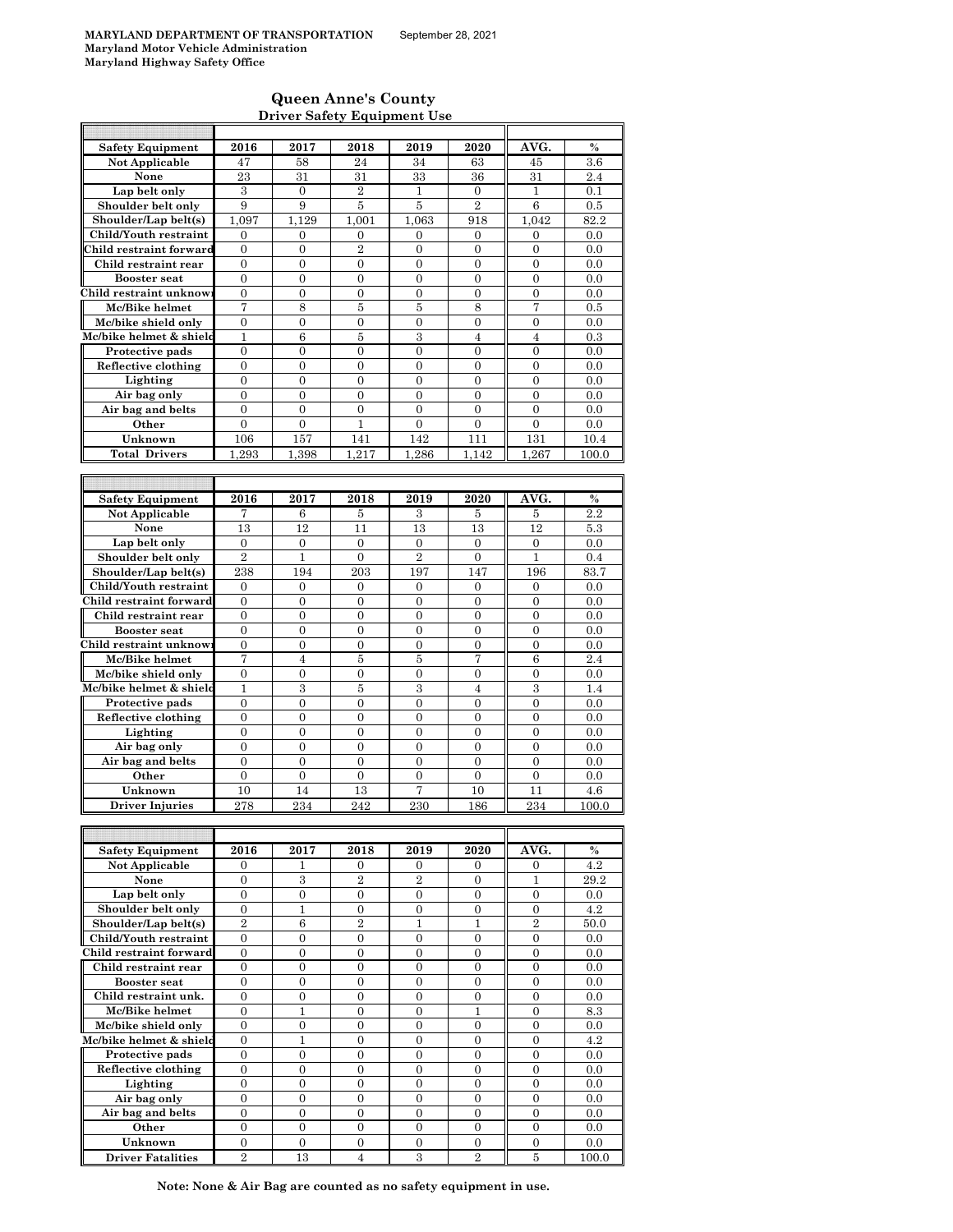# **Queen Anne's County**

|                         |                         |                         | Passenger Age    |                   |                         |                         |               |
|-------------------------|-------------------------|-------------------------|------------------|-------------------|-------------------------|-------------------------|---------------|
|                         |                         |                         |                  |                   |                         |                         |               |
| Passenger Age           | 2016                    | 2017                    | 2018             | 2019              | 2020                    | AVG.                    | $\frac{0}{0}$ |
| Under 5                 | 35                      | 48                      | 51               | 43                | 15                      | 38                      | 8.2           |
| $5-9$                   | 73                      | 60                      | 64               | $39\,$            | 36                      | 54                      | 11.7          |
| $10 - 11$               | 31                      | 27                      | 37               | 13                | 13                      | 24                      | 5.2           |
| $12 - 13$               | 27                      | 45                      | 48               | 14                | 14                      | 30                      | 6.4           |
| $14 - 15$               | 25                      | 31                      | 29               | 31                | 12                      | 26                      | $5.5$         |
| $16 - 17$               | 30                      | 32                      | 26               | 26                | 26                      | 28                      | 6.0           |
| $18 - 19$               | 24                      | 22                      | 26               | 28                | 32                      | 26                      | 5.7           |
| $20 - 24$               | 42                      | 51                      | 44               | $53\,$            | 33                      | 45                      | 9.6           |
| $25 - 29$               | 31                      | 32                      | 26               | 35                | 36                      | 32                      | 6.9           |
| $30 - 34$               | 24                      | 29                      | 25               | 30                | 21                      | 26                      | $5.5$         |
| $35 - 39$               | 21                      | 25                      | 24               | 20                | 24                      | 23                      | 4.9           |
| $40 - 44$               | 12                      | 21                      | 15               | 15                | 18                      | 16                      | 3.5           |
| $45 - 49$               | 15                      | 21                      | 13               | 19                | 16                      | 17                      | 3.6           |
| $50 - 54$               | 18                      | 22                      | 19               | 21                | 17                      | 19                      | $4.2\,$       |
| $55 - 59$               | 20                      | 21                      | 16               | 16                | 10                      | 17                      | 3.6           |
| $60 - 64$               | 16                      | 17                      | 14               | 24                | $\scriptstyle{7}$       | 16                      | 3.3           |
| $65 - 69$               | 7                       | 12                      | $\bf 5$          | 12                | $\,6\,$                 | 8                       | $1.8\,$       |
| $70 - 79$               | 13                      | 25                      | 9                | 18                | 12                      | 15                      | 3.3           |
| $80 +$                  | 6                       | $\overline{5}$          | 9                | $\bf 5$           | 3                       | 6                       | 1.2           |
| Unknown                 | $\overline{0}$          | $\overline{0}$          | $\overline{0}$   | $\overline{0}$    | $\overline{0}$          | $\overline{0}$          | 0.0           |
| <b>Total Passengers</b> | 470                     | 546                     | 500              | 462               | 351                     | 466                     | 100.0         |
|                         |                         |                         |                  |                   |                         |                         |               |
|                         |                         |                         |                  |                   |                         |                         |               |
|                         |                         |                         |                  |                   |                         |                         |               |
| Passenger Age           | 2016                    | 2017                    | 2018             | 2019              | 2020                    | AVG.                    | $\%$          |
| Under 5                 | 8                       | 10                      | 13               | 8                 | 3                       | 8                       | 9.3           |
| $5-9$                   | 8                       | 13                      | 11               | 7                 | 3                       | 8                       | 9.3           |
| $10 - 11$               | $\overline{3}$          | $\mathbf{1}$            | $\mathbf{1}$     | $\overline{2}$    | $\overline{1}$          | $\overline{2}$          | 1.8           |
| $12 - 13$               | $\scriptstyle{7}$       | $\scriptstyle{7}$       | $\bf 5$          | $\overline{4}$    | $\overline{2}$          | 5                       | $5.5\,$       |
| $14 - 15$               | $\overline{\mathbf{5}}$ | $\overline{6}$          | $\overline{4}$   | $\overline{4}$    | $\overline{\mathbf{3}}$ | $\overline{4}$          | 4.9           |
| $16 - 17$               | 10                      | $\overline{7}$          | $\bf 5$          | $\bf 5$           | $\bf 5$                 | 6                       | 7.1           |
| $18 - 19$               | 7                       | $\overline{2}$          | $\,$ 8 $\,$      | 8                 | $\overline{4}$          | 6                       | 6.4           |
| $20 - 24$               | $\boldsymbol{9}$        | 10                      | 14               | $\;6\;$           | $\overline{4}$          | 9                       | $9.5\,$       |
| $25 - 29$               | $\overline{4}$          | $\overline{4}$          | $\bf 5$          | $\overline{2}$    | 11                      | $\overline{\mathbf{5}}$ | 5.8           |
| $30 - 34$               | $\overline{\mathbf{3}}$ | $\,6$                   | $\,8\,$          | $\scriptstyle{7}$ | $\bf 5$                 | $\,6$                   | 6.4           |
| $35 - 39$               | $\overline{3}$          | $\overline{7}$          | $\overline{5}$   | $\overline{5}$    | $\overline{4}$          | $\overline{5}$          | $5.3\,$       |
| $40 - 44$               | $\overline{4}$          | $\overline{4}$          | $\overline{3}$   | $\overline{4}$    | $\mathbf 1$             | $\overline{3}$          | 3.5           |
| $45 - 49$               | $\overline{4}$          | $\bf 5$                 | $\boldsymbol{6}$ | $\overline{4}$    | $\mathbf{1}$            | $\overline{4}$          | 4.4           |
| $50 - 54$               | $\overline{4}$          | $\mathbf{1}$            | 7                | $\overline{4}$    | $\overline{2}$          | $\overline{4}$          | 4.0           |
| $55 - 59$               | $\mathbf{1}$            | $\bf 5$                 | $\,3\,$          | $\overline{4}$    | $\,2$                   | $\,3$                   | 3.3           |
| $60 - 64$               | $\overline{4}$          | $\overline{3}$          | $\mathbf{1}$     | $\overline{2}$    | $\boldsymbol{0}$        | $\overline{2}$          | 2.2           |
| $65 - 69$               | 5                       | $\,6$                   | $\boldsymbol{0}$ | 3                 | $\boldsymbol{0}$        | $\,3$                   | 3.1           |
| $70 - 79$               | $\bf 5$                 | 9                       | $\bf 5$          | 3                 | $\overline{4}$          | $\bf 5$                 | 5.8           |
| $80 +$                  | $\overline{2}$          | $\overline{\mathbf{3}}$ | $\overline{4}$   | $\mathbf{1}$      | $\mathbf{1}$            | $\overline{2}$          | 2.4           |
| Unknown                 | $\Omega$                | $\Omega$                | $\Omega$<br>108  | $\Omega$<br>83    | $\Omega$<br>56          | $\overline{0}$          | 0.0           |

| Passenger Age               | 2016           | 2017           | 2018           | 2019           | 2020           | AVG.           | $\frac{0}{0}$ |
|-----------------------------|----------------|----------------|----------------|----------------|----------------|----------------|---------------|
| Under 5                     | $\mathbf{0}$   | $\overline{0}$ | $\overline{0}$ | $\mathbf{0}$   | $\mathbf{0}$   | $\mathbf{0}$   | 0.0           |
| $5-9$                       | $\overline{0}$ | $\theta$       | $\overline{0}$ | $\mathbf{0}$   | $\Omega$       | $\overline{0}$ | 0.0           |
| $10 - 11$                   | $\overline{0}$ | $\overline{0}$ | $\overline{0}$ | $\overline{0}$ | $\Omega$       | $\overline{0}$ | 0.0           |
| $12 - 13$                   | $\overline{0}$ | $\overline{0}$ | $\mathbf{1}$   | $\mathbf{0}$   | $\overline{0}$ | $\mathbf{0}$   | 11.1          |
| $14 - 15$                   | $\overline{0}$ | $\theta$       | $\overline{0}$ | $\mathbf{0}$   | $\Omega$       | $\overline{0}$ | 0.0           |
| $16 - 17$                   | $\overline{0}$ | $\overline{0}$ | $\mathbf{0}$   | $\mathbf{0}$   | $\mathbf{0}$   | $\mathbf{0}$   | 0.0           |
| $18 - 19$                   | $\overline{0}$ | $\overline{0}$ | $\mathbf{0}$   | $\mathbf{0}$   | $\mathbf{1}$   | $\mathbf{0}$   | 11.1          |
| $20 - 24$                   | $\overline{2}$ | $\overline{0}$ | $\overline{0}$ | $\mathbf{0}$   | $\overline{0}$ | $\mathbf{0}$   | 22.2          |
| $25 - 29$                   | $\mathbf{1}$   | $\theta$       | $\overline{0}$ | $\overline{0}$ | $\Omega$       | $\theta$       | 11.1          |
| $30 - 34$                   | $\Omega$       | $\theta$       | $\Omega$       | $\Omega$       | $\Omega$       | $\theta$       | 0.0           |
| $35 - 39$                   | $\overline{0}$ | $\theta$       | $\Omega$       | $\Omega$       | $\Omega$       | $\overline{0}$ | 0.0           |
| $40 - 44$                   | $\mathbf{1}$   | $\mathbf{1}$   | $\overline{0}$ | $\Omega$       | $\mathbf{1}$   | $\mathbf{1}$   | 33.3          |
| $45 - 49$                   | $\overline{0}$ | $\theta$       | $\overline{0}$ | $\mathbf{0}$   | $\Omega$       | $\mathbf{0}$   | 0.0           |
| $50 - 54$                   | $\Omega$       | $\theta$       | $\overline{0}$ | $\Omega$       | $\Omega$       | $\overline{0}$ | 0.0           |
| $55 - 59$                   | $\overline{0}$ | $\theta$       | $\overline{0}$ | $\mathbf{0}$   | $\Omega$       | $\mathbf{0}$   | 0.0           |
| $60 - 64$                   | $\Omega$       | $\theta$       | $\theta$       | $\Omega$       | $\Omega$       | $\theta$       | 0.0           |
| $65 - 69$                   | $\overline{0}$ | $\overline{0}$ | $\overline{0}$ | $\mathbf{0}$   | $\Omega$       | $\mathbf{0}$   | 0.0           |
| $70 - 79$                   | $\overline{0}$ | $\theta$       | $\overline{0}$ | $\theta$       | $\Omega$       | $\mathbf{0}$   | 0.0           |
| $80 +$                      | 1              | $\Omega$       | $\overline{0}$ | $\mathbf{0}$   | $\Omega$       | $\mathbf{0}$   | 11.1          |
| Unknown                     | $\overline{0}$ | $\overline{0}$ | $\overline{0}$ | $\overline{0}$ | $\Omega$       | $\theta$       | 0.0           |
| <b>Passenger Fatalities</b> | 5              | 1              | $\mathbf{1}$   | $\mathbf{0}$   | $\overline{2}$ | $\overline{2}$ | 100.0         |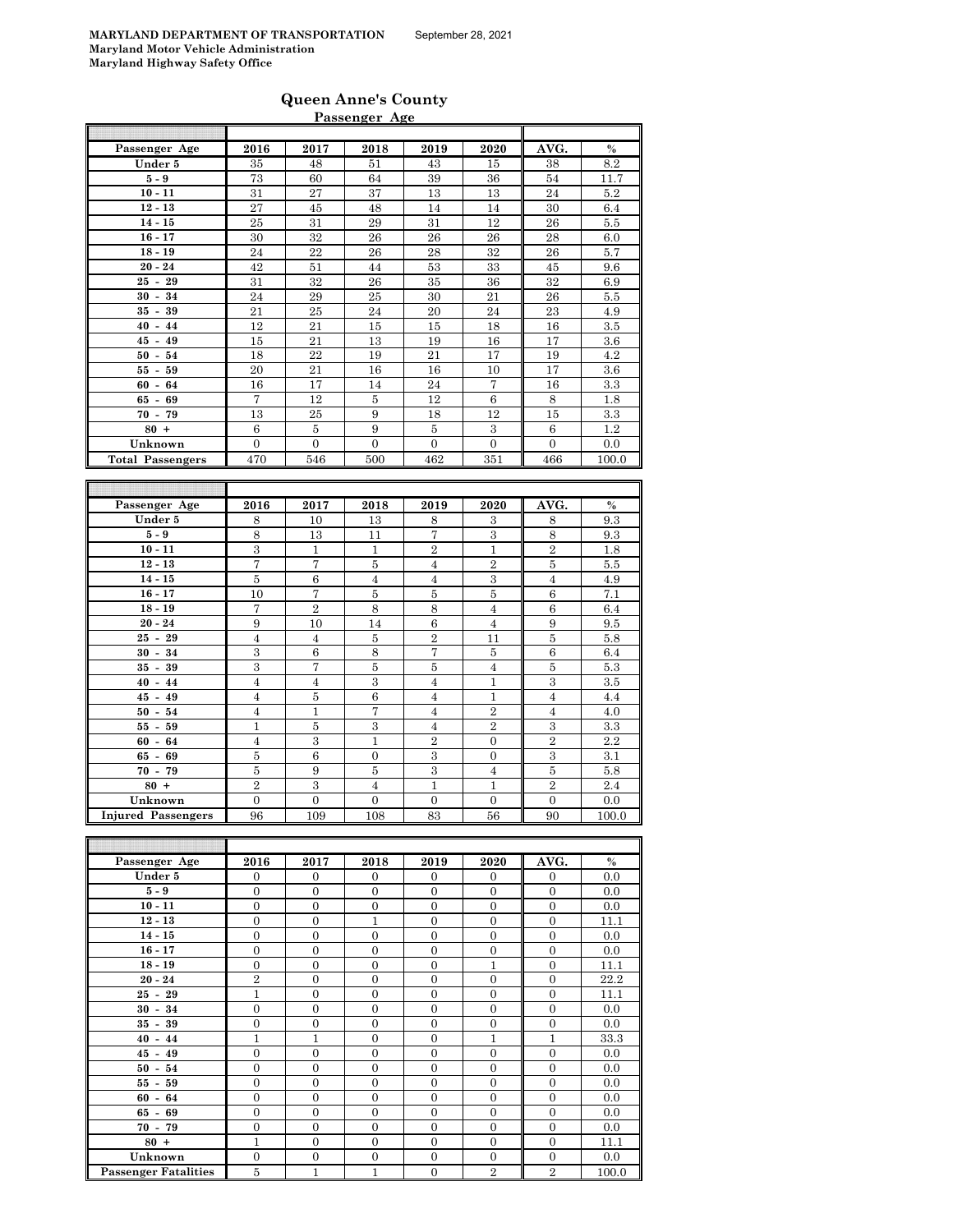|                             |                |                | r assenger achaer |                |                |                |         |
|-----------------------------|----------------|----------------|-------------------|----------------|----------------|----------------|---------|
|                             |                |                |                   |                |                |                |         |
| Passenger Gender            | 2016           | 2017           | 2018              | 2019           | 2020           | AVG.           | $\%$    |
| Male                        | 207            | 220            | 249               | 203            | 161            | 208            | 44.7    |
| Female                      | 258            | 321            | 248               | 256            | 189            | 254            | 54.6    |
| Unknown                     | 5              | $\overline{5}$ | 3                 | 3              |                | 3              | 0.7     |
| <b>Total Passengers</b>     | 470            | 546            | 500               | 462            | 351            | 466            | 100.0   |
|                             |                |                |                   |                |                |                |         |
|                             |                |                |                   |                |                |                |         |
| Passenger Gender            | 2016           | 2017           | 2018              | 2019           | 2020           | AVG.           | $\%$    |
| Male                        | 29             | 32             | 48                | 27             | 17             | 31             | 33.8    |
| Female                      | 66             | 77             | 59                | 56             | 39             | 59             | 65.7    |
| Unknown                     |                | $\mathbf{0}$   | 1                 | $\overline{0}$ | $\overline{0}$ | $\theta$       | $0.4\,$ |
| <b>Passenger Injuries</b>   | 96             | 109            | 108               | 83             | 56             | 90             | 100.0   |
|                             |                |                |                   |                |                |                |         |
|                             |                |                |                   |                |                |                |         |
| Passenger Gender            | 2016           | 2017           | 2018              | 2019           | 2020           | AVG.           | $\%$    |
| Male                        | $\overline{2}$ | $\overline{0}$ |                   | $\overline{0}$ |                |                | 44.4    |
| Female                      | 3              |                | $\overline{0}$    | $\overline{0}$ |                |                | 55.6    |
| Unknown                     | $\overline{0}$ | $\overline{0}$ | $\overline{0}$    | $\overline{0}$ | $\overline{0}$ | $\overline{0}$ | 0.0     |
| <b>Passenger Fatalities</b> | $\overline{5}$ |                |                   | $\overline{0}$ | $\overline{2}$ | $\overline{2}$ | 100.0   |

# **Queen Anne's County Passenger Gender**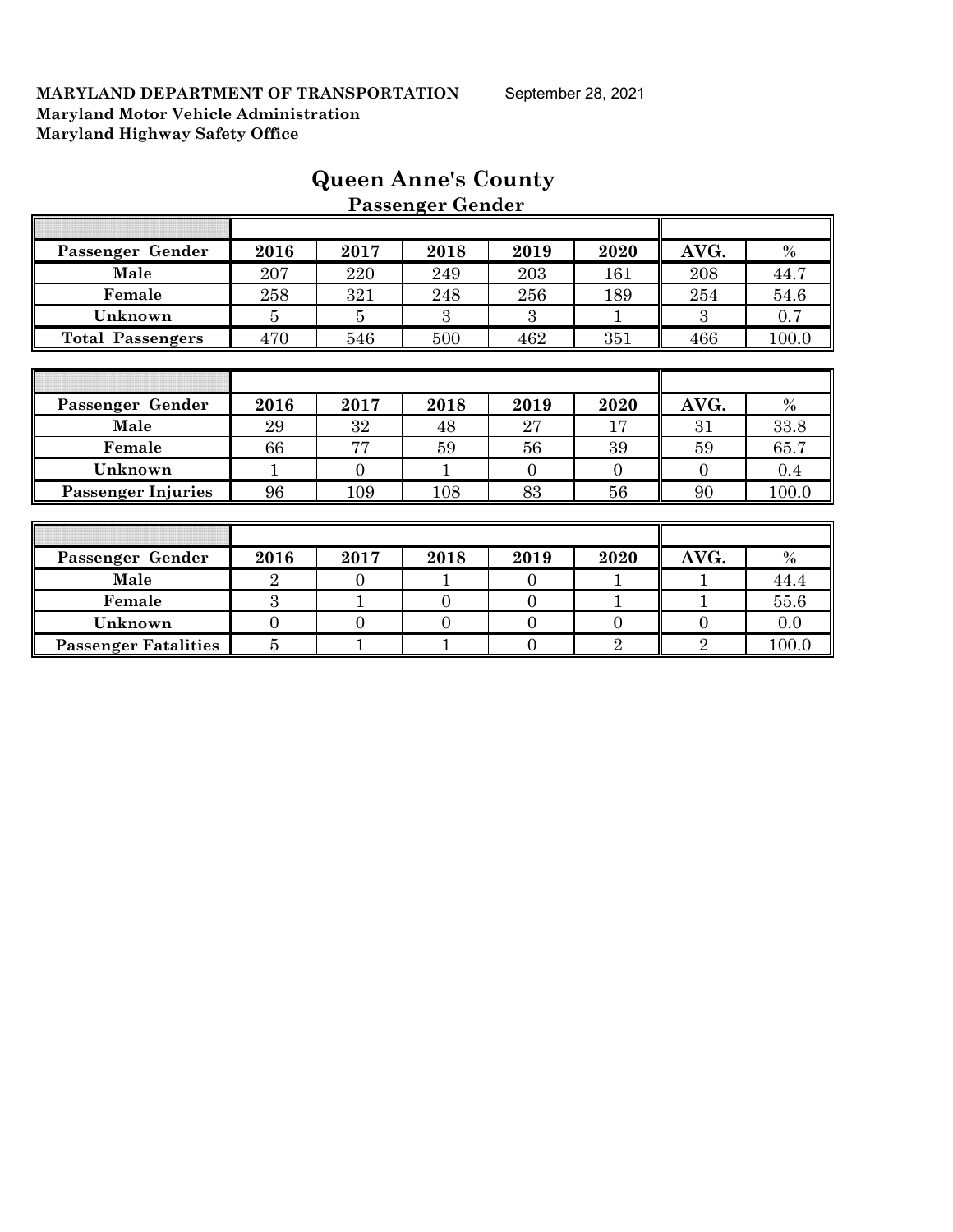### **Queen Anne's County Passenger Safety Equipment Use**

| <b>Safety Equipment</b>              | 2016             | 2017           | 2018             | 2019           | 2020           | AVG.           | $\%$          |
|--------------------------------------|------------------|----------------|------------------|----------------|----------------|----------------|---------------|
| <b>Not Applicable</b>                | 3                | 48             | 14               | 12             | 29             | 21             | 4.6           |
| None                                 | 72               | 35             | 98               | 29             | 18             | 50             | 10.8          |
| Lap belt only                        | 3                | $\overline{2}$ | 7                | $\mathbf{0}$   | 1              | 3              | 0.6           |
| Shoulder belt only                   | $\overline{2}$   | $\overline{2}$ | $\overline{2}$   | $\theta$       | $\mathbf{1}$   | $\mathbf{1}$   | 0.3           |
| Shoulder/Lap belt(s)                 | 336              | 383            | 298              | 352            | 274            | 329            | 70.5          |
| Child/Youth restraint                | $\overline{0}$   | $\mathbf{0}$   | $\mathbf{0}$     | $\Omega$       | $\mathbf{0}$   | $\mathbf{0}$   | 0.0           |
| Child restraint forward              | 30               | 42             | 27               | 24             | 14             | 27             | 5.9           |
| Child restraint rear                 | 5                | 10             | 7                | 13             | 3              | 8              | $1.6\,$       |
| <b>Booster</b> seat                  | 5                | 14             | 15               | 6              | $\overline{2}$ | 8              | 1.8           |
| Child restraint unk.                 | 7                | $\,3$          | $\mathbf{1}$     | 8              | $\overline{2}$ | $\overline{4}$ | 0.9           |
| Mc/Bike helmet                       | 1                | 1              | $\overline{0}$   | $\overline{0}$ | $\overline{0}$ | $\overline{0}$ | 0.1           |
| Mc/bike shield only                  | $\overline{0}$   | $\overline{0}$ | $\overline{0}$   | $\overline{0}$ | $\overline{0}$ | $\overline{0}$ | 0.0           |
| Mc/bike helmet & shield              | 0                | 1              | $\mathbf{1}$     | $\theta$       | $\Omega$       | $\Omega$       | 0.1           |
| Protective pads                      | $\overline{0}$   | $\overline{0}$ | $\overline{2}$   | $\overline{0}$ | $\overline{0}$ | $\overline{0}$ | 0.1           |
| Reflective clothing                  | $\overline{0}$   | $\overline{0}$ | $\overline{0}$   | $\overline{0}$ | $\overline{0}$ | $\overline{0}$ | 0.0           |
| Lighting                             | $\theta$         | $\theta$       | $\theta$         | $\theta$       | $\theta$       | $\Omega$       | 0.0           |
| Air bag only                         | $\overline{0}$   | $\overline{0}$ | $\overline{0}$   | $\overline{0}$ | $\overline{0}$ | $\overline{0}$ | 0.0           |
| Air bag and belts                    | 0                | $\overline{0}$ | $\overline{0}$   | $\overline{0}$ | $\overline{0}$ | $\overline{0}$ | 0.0           |
| Other                                | $\overline{0}$   | $\overline{0}$ | $\overline{2}$   | $\overline{0}$ | $\theta$       | $\theta$       | 0.1           |
| Unknown                              | 6                | $\bf 5$        | 26               | 18             | $\overline{7}$ | 12             | 2.7           |
| <b>Total Passengers</b>              | 470              | 546            | 500              | 462            | 351            | 466            | 100.0         |
|                                      |                  |                |                  |                |                |                |               |
|                                      |                  |                |                  |                |                |                |               |
|                                      |                  |                |                  |                |                |                |               |
| <b>Safety Equipment</b>              | 2016             | 2017           | 2018             | 2019           | 2020           | AVG.           | $\frac{0}{0}$ |
| Not Applicable                       | $\overline{2}$   | $\overline{2}$ | $\mathbf{1}$     | 1              | $\overline{2}$ | $\overline{2}$ | 1.8           |
| None                                 | 9                | 11             | 8                | 7              | 6              | 8              | 9.1           |
| Lap belt only                        | $\mathbf{1}$     | $\overline{0}$ | $\mathbf{1}$     | $\overline{0}$ | $\overline{0}$ | $\overline{0}$ | 0.4           |
| Shoulder belt only                   | $\overline{0}$   | $\overline{0}$ | $\overline{0}$   | $\Omega$       | $\Omega$       | $\overline{0}$ | 0.0           |
| Shoulder/Lap belt(s)                 | 75               | 76             | 77               | 65             | 43             | 67             | 74.3          |
| Child/Youth restraint                | $\overline{0}$   | $\overline{0}$ | $\overline{0}$   | $\mathbf{0}$   | $\mathbf{0}$   | $\overline{0}$ | 0.0           |
| Child restraint forward              | $\overline{2}$   | 9              | 9                | 5              | $\overline{2}$ | 5              | 6.0           |
| Child restraint rear                 | $\overline{2}$   | 3              | 3                | $\mathbf{1}$   | $\mathbf{0}$   | $\overline{2}$ | 2.0           |
| <b>Booster</b> seat                  | $\overline{2}$   | 1              | 3                | $\theta$       | 1              | 1              | 1.5           |
| Child restraint unk.                 | $\overline{2}$   | 3              | $\overline{0}$   | $\mathbf{1}$   | $\mathbf{1}$   | $\overline{1}$ | 1.5           |
| Mc/Bike helmet                       | 1                | $\mathbf{1}$   | $\boldsymbol{0}$ | $\mathbf{0}$   | $\mathbf{0}$   | $\mathbf{0}$   | 0.4           |
| Mc/bike shield only                  | $\theta$         | $\theta$       | $\theta$         | $\theta$       | $\theta$       | $\theta$       | 0.0           |
| Mc/bike helmet & shield              | $\boldsymbol{0}$ | $\mathbf{0}$   | $\overline{1}$   | $\overline{0}$ | $\mathbf{0}$   | $\overline{0}$ | 0.2           |
| Protective pads                      | 0                | $\overline{0}$ | $\overline{0}$   | $\overline{0}$ | $\overline{0}$ | $\overline{0}$ | 0.0           |
| Reflective clothing                  | $\overline{0}$   | $\overline{0}$ | $\overline{0}$   | $\overline{0}$ | $\overline{0}$ | $\overline{0}$ | 0.0           |
| Lighting                             | $\overline{0}$   | $\overline{0}$ | $\overline{0}$   | $\overline{0}$ | $\overline{0}$ | $\overline{0}$ | 0.0           |
| Air bag only                         | $\overline{0}$   | $\overline{0}$ | $\overline{0}$   | $\theta$       | $\theta$       | $\theta$       | 0.0           |
| Air bag and belts                    | 0                | $\overline{0}$ | $\overline{0}$   | $\overline{0}$ | $\overline{0}$ | $\overline{0}$ | 0.0           |
| Other                                | $\overline{0}$   | $\theta$       | $\theta$         | $\theta$       | $\theta$       | $\theta$       | 0.0           |
| Unknown<br><b>Passenger Injuries</b> | $\overline{0}$   | $\overline{3}$ | $\overline{5}$   | $\overline{3}$ | $\mathbf{1}$   | $\overline{2}$ | 2.7           |

| <b>Safety Equipment</b>     | 2016     | 2017     | 2018     | 2019     | 2020           | AVG.           | $\frac{0}{0}$ |
|-----------------------------|----------|----------|----------|----------|----------------|----------------|---------------|
| Not Applicable              | $\Omega$ | $\Omega$ | $\Omega$ | $\Omega$ | $\Omega$       | $\Omega$       | 0.0           |
| None                        |          | $\Omega$ | $\Omega$ | $\Omega$ |                | $\Omega$       | 22.2          |
| Lap belt only               | $\theta$ | 0        | 0        | 0        | $\theta$       | $\theta$       | 0.0           |
| Shoulder belt only          | $\Omega$ | $\Omega$ | 0        | $\Omega$ | $\Omega$       | $\theta$       | 0.0           |
| Shoulder/Lap belt(s)        | 4        | 1        |          | $\theta$ |                |                | 77.8          |
| Child/Youth restraint       | $\Omega$ | $\Omega$ | $\Omega$ | $\Omega$ | $\theta$       | $\Omega$       | 0.0           |
| Child restraint forward     | $\theta$ | 0        | 0        | 0        | $\Omega$       | $\Omega$       | 0.0           |
| Child restraint rear        | $\theta$ | $\Omega$ | 0        | $\Omega$ | $\theta$       | $\Omega$       | 0.0           |
| <b>Booster seat</b>         | $\theta$ | $\Omega$ | $\theta$ | $\theta$ | $\theta$       | $\Omega$       | 0.0           |
| Child restraint unk.        | $\Omega$ | $\Omega$ | $\Omega$ | $\Omega$ | $\Omega$       | $\Omega$       | 0.0           |
| Mc/Bike helmet              | $\Omega$ | $\Omega$ | $\Omega$ | $\Omega$ | $\Omega$       | $\Omega$       | 0.0           |
| Mc/bike shield only         | $\theta$ | $\Omega$ | $\Omega$ | 0        | $\Omega$       | $\Omega$       | 0.0           |
| Mc/bike helmet & shield     | $\theta$ | $\Omega$ | 0        | $\Omega$ | $\theta$       | $\Omega$       | 0.0           |
| Protective pads             | $\Omega$ | $\Omega$ | $\Omega$ | $\Omega$ | $\theta$       | $\Omega$       | 0.0           |
| Reflective clothing         | $\theta$ | $\Omega$ | $\Omega$ | $\Omega$ | $\Omega$       | $\Omega$       | 0.0           |
| Lighting                    | $\theta$ | $\Omega$ | $\Omega$ | 0        | $\Omega$       | $\Omega$       | 0.0           |
| Air bag only                | $\theta$ | $\Omega$ | 0        | $\Omega$ | $\theta$       | $\Omega$       | 0.0           |
| Air bag and belts           | $\theta$ | $\Omega$ | $\Omega$ | $\Omega$ | $\Omega$       | $\Omega$       | 0.0           |
| Other                       | $\theta$ | $\Omega$ | $\Omega$ | $\Omega$ | $\theta$       | $\Omega$       | 0.0           |
| Unknown                     | $\theta$ | $\Omega$ | 0        | 0        | $\theta$       | $\theta$       | 0.0           |
| <b>Passenger Fatalities</b> | 5        |          |          | 0        | $\overline{2}$ | $\overline{2}$ | 100.0         |

**Note: None & Air Bag are counted as no safety equipment in use.**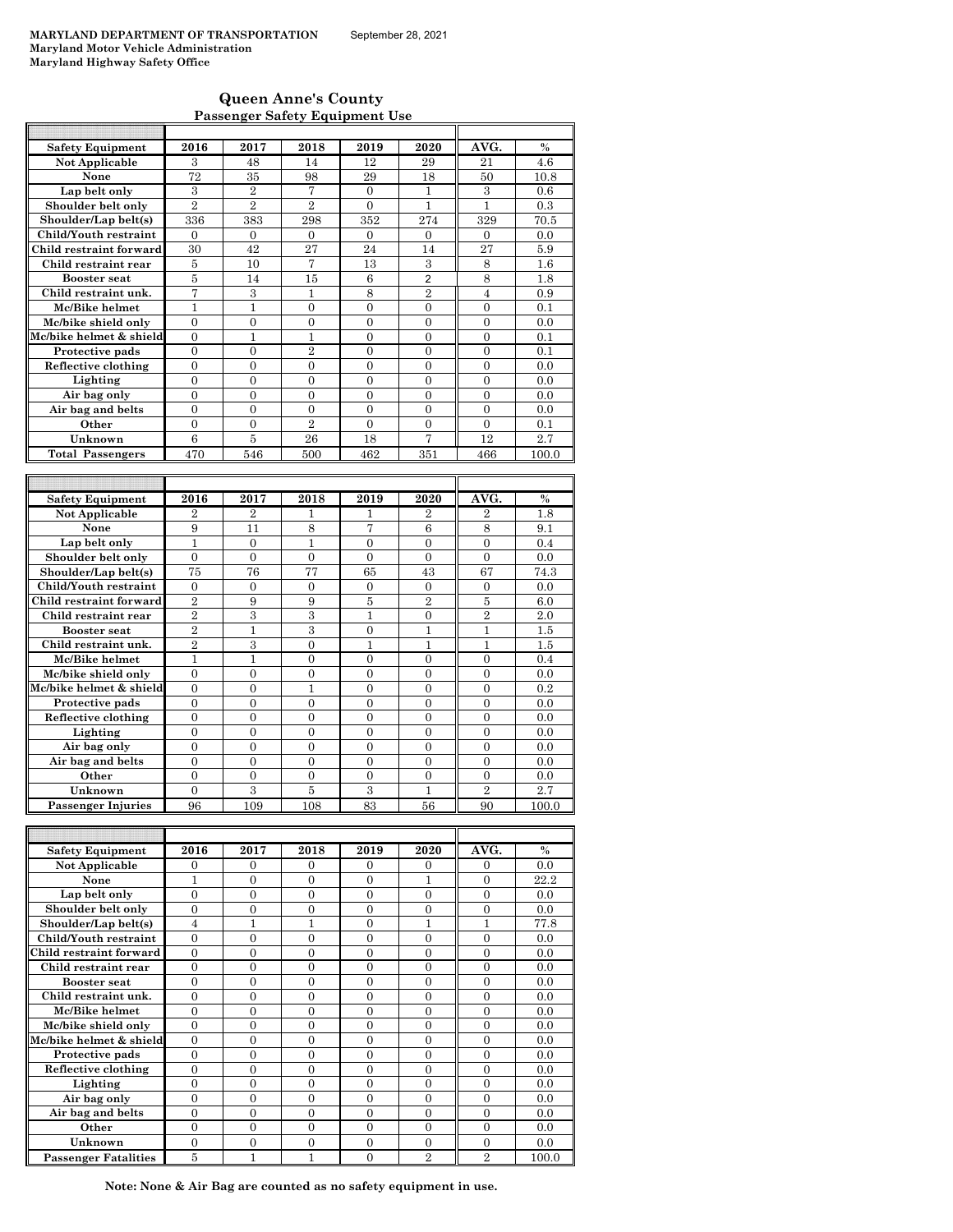### **Queen Anne's County Non-Motorist Age**

| Non-Motorist Age    | 2016           | 2017           | 2018           | 2019           | 2020           | AVG.           | $\%$  |
|---------------------|----------------|----------------|----------------|----------------|----------------|----------------|-------|
| Under 5             | $\overline{0}$ | $\overline{0}$ | $\Omega$       | $\overline{2}$ | 1              | 1              | 3.6   |
| $5-9$               | $\mathbf{1}$   | $\mathbf{1}$   | $\Omega$       | $\overline{2}$ | $\overline{0}$ | $\mathbf{1}$   | 4.8   |
| $10 - 15$           | $\overline{0}$ | $\mathbf{1}$   | 1              | $\mathbf{0}$   | $\overline{2}$ | 1              | 4.8   |
| $16 - 17$           | $\overline{0}$ | $\overline{4}$ | $\overline{2}$ | $\Omega$       | $\overline{2}$ | $\overline{2}$ | 9.6   |
| $18 - 19$           | 1              | $\overline{0}$ | $\Omega$       | $\Omega$       | $\overline{0}$ | $\Omega$       | 1.2   |
| $20 - 24$           | 1              | $\overline{0}$ | $\Omega$       | $\Omega$       | $\overline{0}$ | $\overline{0}$ | 1.2   |
| $25 - 29$           | 1              | $\mathbf{1}$   | $\Omega$       | $\overline{0}$ | $\overline{1}$ | 1              | 3.6   |
| $30 - 34$           | $\theta$       | 3              | $\mathbf{2}$   | $\mathbf{1}$   | $\overline{2}$ | $\mathbf{2}$   | 9.6   |
| $35 - 39$           | $\overline{2}$ | $\overline{0}$ | $\overline{2}$ | 3              | 3              | $\overline{2}$ | 12.0  |
| $40 - 44$           | 1              | 1              | $\overline{0}$ | $\overline{0}$ | $\overline{2}$ | $\mathbf{1}$   | 4.8   |
| $45 - 49$           | $\overline{0}$ | $\overline{0}$ | $\Omega$       | $\overline{2}$ | 3              | 1              | 6.0   |
| $50 - 54$           | $\overline{2}$ | $\overline{1}$ | $\mathbf{2}$   | 3              | $\overline{1}$ | $\overline{2}$ | 10.8  |
| $55 - 59$           | $\mathbf{1}$   | $\mathbf{1}$   | $\overline{0}$ | 3              | $\overline{2}$ | 1              | 8.4   |
| $60 - 64$           | $\overline{0}$ | $\overline{1}$ | $\overline{0}$ | $\overline{0}$ | $\overline{0}$ | $\overline{0}$ | 1.2   |
| $65 - 69$           | 1              | $\overline{0}$ | $\Omega$       | 1              | $\overline{2}$ | 1              | 4.8   |
| $70 - 79$           | $\Omega$       | $\overline{2}$ | $\overline{2}$ | 1              | $\overline{0}$ | 1              | 6.0   |
| $80 +$              | $\overline{0}$ | $\overline{2}$ | $\Omega$       | 3              | $\overline{1}$ | 1              | 7.2   |
| Unknown             | $\Omega$       | $\Omega$       | $\Omega$       | $\Omega$       | $\Omega$       | $\Omega$       | 0.0   |
| Total Non-Motorists | 11             | 18             | 11             | 21             | 22             | 17             | 100.0 |
|                     |                |                |                |                |                |                |       |

| Non-Motorist Age   | 2016           | 2017           | 2018           | 2019           | 2020           | AVG.           | $\%$    |
|--------------------|----------------|----------------|----------------|----------------|----------------|----------------|---------|
| Under 5            | $\Omega$       | $\overline{0}$ | $\Omega$       | $\Omega$       | $\mathbf{0}$   | $\overline{0}$ | 0.0     |
| $5 - 9$            | 1              | $\mathbf{1}$   | $\Omega$       | $\overline{2}$ | $\overline{0}$ | $\overline{1}$ | 7.3     |
| $10 - 15$          | $\mathbf{0}$   | $\mathbf{1}$   | $\mathbf{1}$   | $\Omega$       | 1              | $\overline{1}$ | 5.5     |
| $16 - 17$          | $\overline{0}$ | $\overline{2}$ | $\mathbf{2}$   | $\Omega$       | $\mathbf{2}$   | $\overline{1}$ | 10.9    |
| $18 - 19$          | 1              | $\overline{0}$ | $\Omega$       | $\Omega$       | $\overline{0}$ | $\overline{0}$ | 1.8     |
| $20 - 24$          | $\Omega$       | $\overline{0}$ | $\Omega$       | $\Omega$       | $\overline{0}$ | $\mathbf{0}$   | 0.0     |
| $25 - 29$          | $\mathbf{0}$   | $\mathbf{1}$   | $\Omega$       | $\overline{0}$ | $\mathbf{1}$   | $\mathbf{0}$   | 3.6     |
| $30 - 34$          | $\overline{0}$ | $\overline{2}$ | $\mathbf{2}$   | 1              | $\overline{0}$ | 1              | 9.1     |
| $35 - 39$          | $\overline{2}$ | $\Omega$       | $\overline{2}$ | $\overline{2}$ | $\overline{2}$ | $\overline{2}$ | 14.5    |
| $40 - 44$          | $\mathbf{1}$   | $\mathbf{1}$   | $\Omega$       | $\Omega$       | $\mathbf{2}$   | $\mathbf{1}$   | 7.3     |
| $45 - 49$          | $\mathbf{0}$   | $\overline{0}$ | $\mathbf{0}$   | $\mathbf{2}$   | $\mathbf{1}$   | $\mathbf{1}$   | 5.5     |
| $50 - 54$          | $\overline{2}$ | $\overline{0}$ | $\overline{2}$ | $\mathbf{1}$   | $\mathbf{1}$   | $\mathbf{1}$   | 10.9    |
| $55 - 59$          | $\mathbf{1}$   | $\overline{0}$ | $\mathbf{0}$   | $\overline{2}$ | $\mathbf{1}$   | 1              | 7.3     |
| $60 - 64$          | $\overline{0}$ | $\mathbf{1}$   | $\theta$       | $\overline{0}$ | $\overline{0}$ | $\overline{0}$ | 1.8     |
| $65 - 69$          | $\Omega$       | $\Omega$       | $\Omega$       | 1              | 1              | $\mathbf{0}$   | 3.6     |
| $70 - 79$          | $\Omega$       | $\overline{2}$ | 1              | 1              | $\Omega$       | $\overline{1}$ | 7.3     |
| $80 +$             | $\overline{0}$ | $\overline{1}$ | $\theta$       | 1              | $\overline{0}$ | $\overline{0}$ | $3.6\,$ |
| Unknown            | $\overline{0}$ | $\Omega$       | $\theta$       | $\Omega$       | $\overline{0}$ | $\mathbf{0}$   | 0.0     |
| Inj. Non-Motorists | 8              | 12             | 10             | 13             | 12             | 11             | 100.0   |

| Non-Motorist Age             | 2016           | 2017           | 2018           | 2019           | 2020           | AVG.           | $\%$  |
|------------------------------|----------------|----------------|----------------|----------------|----------------|----------------|-------|
| Under 5                      | $\overline{0}$ | $\mathbf{0}$   | $\overline{0}$ | $\mathbf{0}$   | $\overline{0}$ | $\mathbf{0}$   | 0.0   |
| $5 - 9$                      | $\overline{0}$ | $\mathbf{0}$   | $\Omega$       | $\Omega$       | $\mathbf{0}$   | $\Omega$       | 0.0   |
| $10 - 15$                    | $\overline{0}$ | $\overline{0}$ | $\overline{0}$ | $\overline{0}$ | $\mathbf{0}$   | $\overline{0}$ | 0.0   |
| $16 - 17$                    | $\overline{0}$ | $\mathbf{0}$   | $\Omega$       | $\Omega$       | $\mathbf{0}$   | $\Omega$       | 0.0   |
| $18 - 19$                    | $\overline{0}$ | $\overline{0}$ | $\Omega$       | $\Omega$       | $\overline{0}$ | $\Omega$       | 0.0   |
| $20 - 24$                    | 1              | $\overline{0}$ | $\overline{0}$ | $\Omega$       | $\overline{0}$ | $\overline{0}$ | 33.3  |
| $25 - 29$                    | $\overline{0}$ | $\overline{0}$ | $\Omega$       | $\Omega$       | $\mathbf{0}$   | $\Omega$       | 0.0   |
| $30 - 34$                    | $\overline{0}$ | $\overline{0}$ | $\overline{0}$ | $\overline{0}$ | $\mathbf{0}$   | $\mathbf{0}$   | 0.0   |
| $35 - 39$                    | $\overline{0}$ | $\mathbf{0}$   | $\overline{0}$ | $\overline{0}$ | $\mathbf{0}$   | $\mathbf{0}$   | 0.0   |
| $40 - 44$                    | $\overline{0}$ | $\overline{0}$ | $\overline{0}$ | $\Omega$       | $\overline{0}$ | $\mathbf{0}$   | 0.0   |
| $45 - 49$                    | $\overline{0}$ | $\overline{0}$ | $\Omega$       | $\Omega$       | $\overline{1}$ | $\Omega$       | 33.3  |
| $50 - 54$                    | $\overline{0}$ | $\overline{0}$ | $\Omega$       | $\Omega$       | $\overline{0}$ | $\Omega$       | 0.0   |
| $55 - 59$                    | $\overline{0}$ | $\overline{0}$ | $\Omega$       | $\Omega$       | $\overline{0}$ | $\overline{0}$ | 0.0   |
| $60 - 64$                    | $\overline{0}$ | $\mathbf{0}$   | $\overline{0}$ | $\overline{0}$ | $\mathbf{0}$   | $\mathbf{0}$   | 0.0   |
| $65 - 69$                    | $\overline{0}$ | $\overline{0}$ | $\overline{0}$ | $\overline{0}$ | $\overline{0}$ | $\overline{0}$ | 0.0   |
| $70 - 79$                    | $\overline{0}$ | $\overline{0}$ | $\overline{0}$ | $\overline{0}$ | $\mathbf{0}$   | $\mathbf{0}$   | 0.0   |
| $80 +$                       | $\overline{0}$ | $\overline{0}$ | $\overline{0}$ | $\overline{0}$ | $\overline{1}$ | $\overline{0}$ | 33.3  |
| Unknown                      | $\overline{0}$ | $\overline{0}$ | $\Omega$       | $\Omega$       | $\overline{0}$ | $\overline{0}$ | 0.0   |
| <b>Non-Motor, Fatalities</b> | $\mathbf{1}$   | $\overline{0}$ | $\overline{0}$ | $\overline{0}$ | $\overline{2}$ | 1              | 100.0 |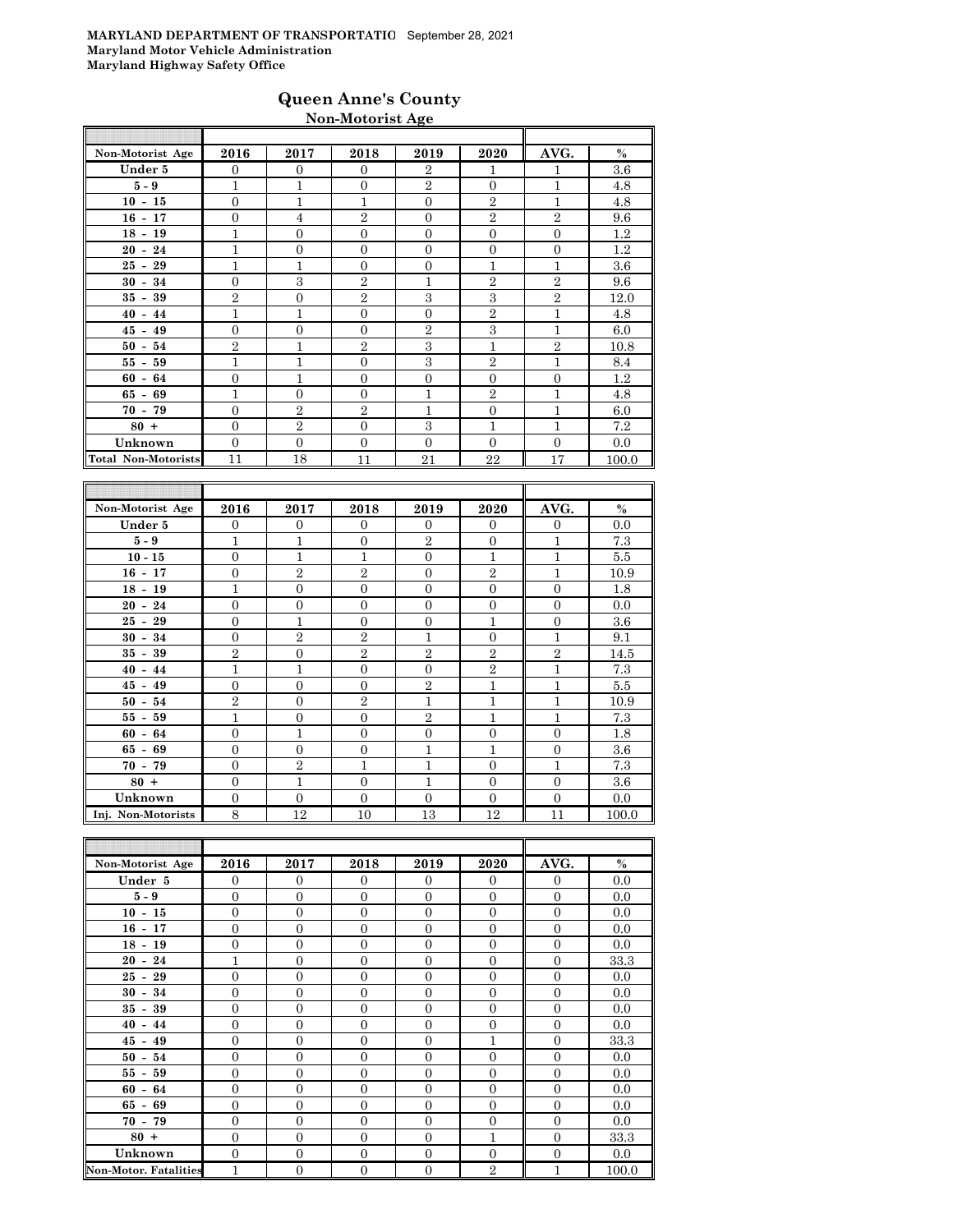| Non-Motorist Gender            | 2016           | 2017           | 2018           | 2019           | 2020           | AVG.           | $\frac{0}{0}$ |
|--------------------------------|----------------|----------------|----------------|----------------|----------------|----------------|---------------|
| Male                           | 9              | 13             | 6              | 13             | 12             | 11             | 63.9          |
| Female                         | $\overline{2}$ | 4              | 5              | 7              | 10             | 6              | 33.7          |
| Unknown                        | $\overline{0}$ | $\mathbf 1$    | $\overline{0}$ |                | $\overline{0}$ | $\overline{0}$ | 2.4           |
| <b>Total Non-Motorists</b>     | 11             | 18             | 11             | 21             | 22             | 17             | 100.0         |
|                                |                |                |                |                |                |                |               |
|                                |                |                |                |                |                |                |               |
| Non-Motorist Gender            | 2016           | 2017           | 2018           | 2019           | 2020           | AVG.           | $\frac{0}{0}$ |
| Male                           | 6              | 10             | 6              | 8              |                |                | 67.3          |
| Female                         | $\overline{2}$ | $\overline{2}$ | 4              | 5              | $\overline{5}$ | 4              | 32.7          |
| Unknown                        | $\overline{0}$ | $\Omega$       | $\overline{0}$ | $\overline{0}$ | $\overline{0}$ | $\overline{0}$ | 0.0           |
| <b>Non-Motorist Injuries</b>   | 8              | 12             | 10             | 13             | 12             | 11             | 100.0         |
|                                |                |                |                |                |                |                |               |
|                                |                |                |                |                |                |                |               |
| Non-Motorist Gender            | 2016           | 2017           | 2018           | 2019           | 2020           | AVG.           | $\%$          |
| Male                           | 1              | $\theta$       | $\Omega$       | $\Omega$       |                | $\Omega$       | 66.7          |
| Female                         | $\overline{0}$ | $\overline{0}$ | $\overline{0}$ | $\overline{0}$ |                | $\overline{0}$ | 33.3          |
| Unknown                        | $\overline{0}$ | $\Omega$       | $\Omega$       | $\Omega$       | $\overline{0}$ | $\overline{0}$ | 0.0           |
| <b>Non-Motorist Fatalities</b> | 1              | $\overline{0}$ | $\overline{0}$ | $\overline{0}$ | $\overline{2}$ |                | 100.0         |

# **Queen Anne's County Non-Motorist Gender**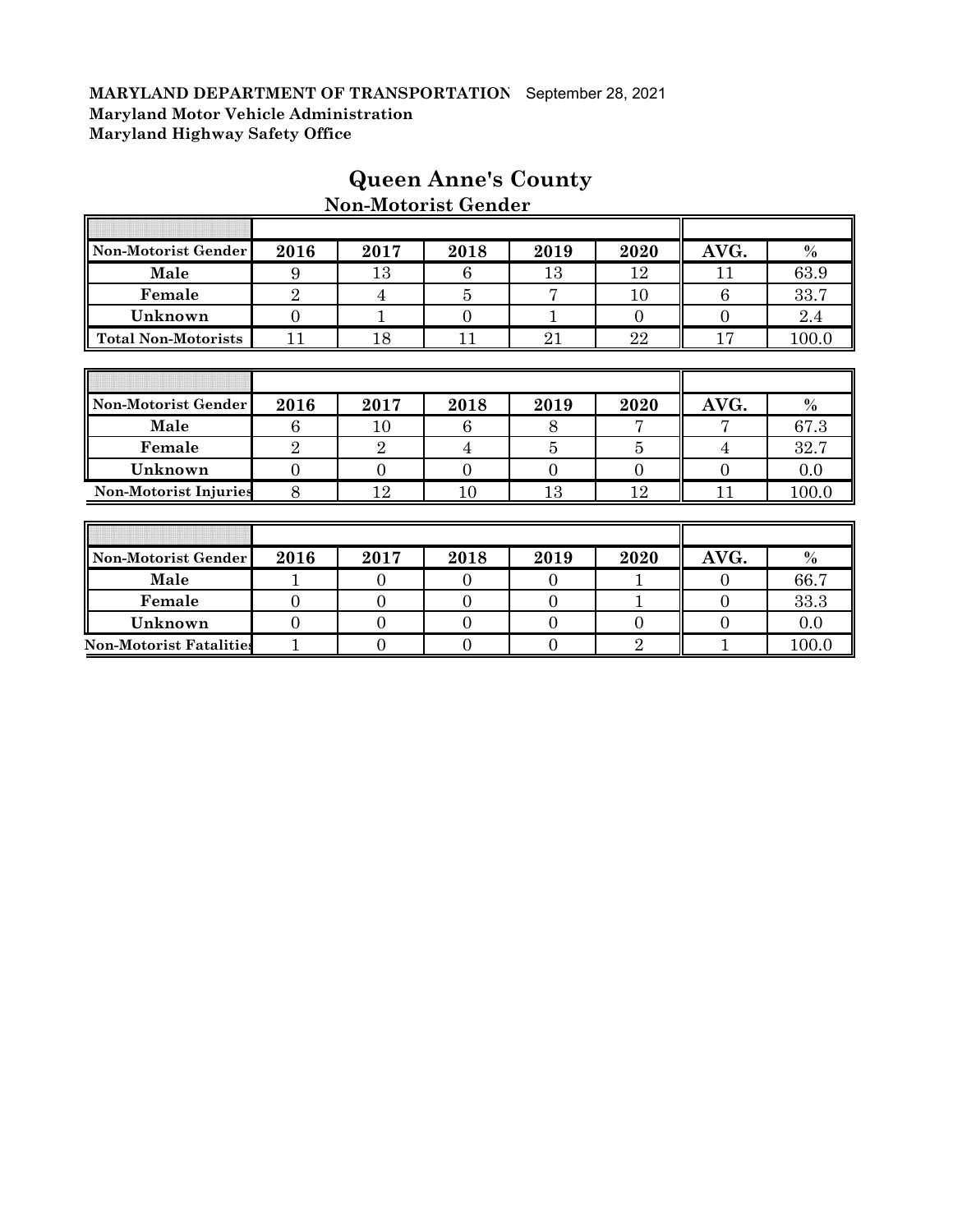### **Queen Anne's County Non-Motorist Location**

|                                  |                  |                                    | 11011-1110t0113t Llocation |                  |                                    |                  |         |
|----------------------------------|------------------|------------------------------------|----------------------------|------------------|------------------------------------|------------------|---------|
| <b>Non-Motorist Location</b>     | 2016             | 2017                               | 2018                       | 2019             | 2020                               | AVG.             | $\%$    |
| Not App.                         | 2                | 4                                  | 0                          | 3                | 2                                  | 2                | 13.3    |
| Shoulder                         | 1                | 3                                  | $\theta$                   | 5                | 1                                  | $\overline{2}$   | 12.0    |
| Curb                             | $\boldsymbol{0}$ | $\overline{0}$                     | $\overline{0}$             | $\overline{0}$   | $\overline{0}$                     | $\overline{0}$   | 0.0     |
| Sidewalk                         | $\overline{0}$   | $\mathbf{0}$                       | 0                          | $\mathbf{0}$     | $\mathbf{0}$                       | $\mathbf{0}$     | 0.0     |
| <b>Outside Right of Way</b>      | $\overline{0}$   | $\overline{0}$                     | $\overline{0}$             | $\mathbf{0}$     | $\overline{0}$                     | $\overline{0}$   | 0.0     |
| On Rd. at Crosswalk              | $\mathbf{0}$     | $\mathbf{1}$                       | $\mathbf{1}$               | $\mathbf{0}$     | $\mathbf{1}$                       | $\mathbf{1}$     | 3.6     |
| On Rd. Not at Cross.             | $\mathbf{1}$     | $\overline{4}$                     | $\overline{4}$             | 5                | 5                                  | $\overline{4}$   | 22.9    |
| In School Bus Zone               | 0                | 0                                  | 0                          | $\mathbf{0}$     | 0                                  | 0                | 0.0     |
| In Bikeway                       | $\mathbf{0}$     | $\overline{0}$                     | $\overline{0}$             | $\overline{0}$   | 1                                  | $\overline{0}$   | $1.2\,$ |
| <b>At Inter Marked Crosswal</b>  | $\mathbf{1}$     | $\overline{0}$                     | $\overline{0}$             | $\overline{0}$   | $\Omega$                           | $\Omega$         | 1.2     |
| <b>At Inter No Crosswalk</b>     | $\mathbf{0}$     | $\overline{0}$                     | $\overline{0}$             | $\overline{0}$   | 1                                  | $\Omega$         | 1.2     |
| <b>Driveway Access</b>           | $\mathbf{0}$     | $\overline{0}$                     | $\overline{0}$             | $\mathbf{0}$     | 1                                  | $\overline{0}$   | 1.2     |
| Median                           | $\mathbf{1}$     | $\mathbf{0}$                       | $\mathbf{1}$               | $\overline{0}$   | $\mathbf{0}$                       | $\theta$         | 2.4     |
| Island                           | $\mathbf{0}$     | $\overline{0}$                     | $\overline{0}$             | $\mathbf{0}$     | $\overline{0}$                     | $\theta$         | 0.0     |
| <b>Shared Use Path or Trails</b> | $\mathbf{0}$     | $\overline{0}$                     | 0                          | $\mathbf{0}$     | $\mathbf{0}$                       | $\theta$         | 0.0     |
| <b>Inside Building</b>           | 1                | 1                                  | 1                          | 5                | 5                                  | 3                | 15.7    |
| Midblock Marked Crosswa          | $\overline{0}$   | $\mathbf{0}$                       | $\overline{0}$             | $\mathbf{0}$     | $\overline{0}$                     | $\overline{0}$   | 0.0     |
| Other/Unk.                       | $\overline{4}$   | $\bf 5$                            | $\overline{4}$             | 3                | $\bf 5$                            | $\overline{4}$   | 25.3    |
| <b>Total Non-Motorists</b>       | 11               | 18                                 | 11                         | 21               | 22                                 | 17               | 100.0   |
|                                  |                  |                                    |                            |                  |                                    |                  |         |
|                                  |                  |                                    |                            |                  |                                    |                  |         |
| <b>Non-Motorist Location</b>     | 2016             | 2017                               | 2018                       | 2019             | 2020                               | AVG.             | $\%$    |
| Not App.                         | 1                | 1                                  | 0                          | $\overline{2}$   | 0                                  | 1                | 7.3     |
| Shoulder                         | 1                | 3                                  | 0                          | 5                | 1                                  | $\overline{2}$   | 18.2    |
| Curb                             | $\theta$         | $\mathbf{0}$                       | $\overline{0}$             | $\mathbf{0}$     | $\overline{0}$                     | $\overline{0}$   | 0.0     |
| Sidewalk                         | $\mathbf{0}$     | $\overline{0}$                     | $\overline{0}$             | $\mathbf{0}$     | $\overline{0}$                     | $\overline{0}$   | 0.0     |
| <b>Outside Right of Way</b>      | $\mathbf{0}$     | $\overline{0}$                     | $\overline{0}$             | $\overline{0}$   | $\overline{0}$                     | $\overline{0}$   | 0.0     |
| On Rd. at Crosswalk              | $\overline{0}$   | $\mathbf{1}$                       | 1                          | $\overline{0}$   | $\mathbf{0}$                       | $\overline{0}$   | 3.6     |
| On Rd. Not at Cross.             | $\mathbf{0}$     | $\overline{4}$                     | $\overline{4}$             | $\overline{4}$   | 3                                  | 3                | 27.3    |
| In School Bus Zone               | $\mathbf{0}$     | 0                                  | 0                          | $\mathbf{0}$     | $\mathbf{0}$                       | $\theta$         | 0.0     |
| In Bikeway                       | $\overline{0}$   | $\overline{0}$                     | $\overline{0}$             | $\mathbf{0}$     | 1                                  | $\overline{0}$   | 1.8     |
| Inter Marked Crosswalk           | $\mathbf{1}$     | $\overline{0}$                     | $\overline{0}$             | $\overline{0}$   | $\overline{0}$                     | $\overline{0}$   | 1.8     |
| <b>At Inters No Crosswalk</b>    | $\mathbf{0}$     | $\overline{0}$                     | $\overline{0}$             | $\mathbf{0}$     | $\mathbf{1}$                       | $\overline{0}$   | 1.8     |
| <b>Driveway Access</b>           | $\mathbf{0}$     | $\overline{0}$                     | $\overline{0}$             | $\mathbf{0}$     | 1                                  | $\overline{0}$   | 1.8     |
| Median                           | $\mathbf{1}$     | $\Omega$                           | 1                          | $\overline{0}$   | $\Omega$                           | $\Omega$         | 3.6     |
| Island                           | $\mathbf{0}$     | $\overline{0}$                     | $\overline{0}$             | $\mathbf{0}$     | $\overline{0}$                     | $\overline{0}$   | 0.0     |
| <b>Shared Use Path or Trails</b> | $\overline{0}$   | $\mathbf{0}$                       | 0                          | $\mathbf{0}$     | $\mathbf{0}$                       | $\theta$         | 0.0     |
| <b>Inside Building</b>           | $\mathbf{0}$     | $\overline{0}$                     | $\overline{0}$             | $\mathbf{0}$     | $\overline{0}$                     | $\overline{0}$   | 0.0     |
| Midblock Marked Crosswa          | $\mathbf{0}$     | $\overline{0}$                     | $\boldsymbol{0}$           | $\boldsymbol{0}$ | $\boldsymbol{0}$                   | $\theta$         | 0.0     |
| Other/Unk.                       | $\overline{4}$   | $\,3$                              | $\overline{4}$             | $\sqrt{2}$       | $\bf 5$                            | $\overline{4}$   | 32.7    |
| <b>Injured Non-Motorists</b>     | 8                | 12                                 | 10                         | 13               | <u>12</u>                          | 11               | 100.0   |
|                                  |                  |                                    |                            |                  |                                    |                  |         |
|                                  |                  |                                    |                            |                  |                                    |                  |         |
| Non-Motorist Location            | 2016             | 2017                               | 2018                       | 2019             | 2020                               | AVG.             | $\%$    |
| Not App.                         | $\mathbf{0}$     | 0                                  | 0                          | 0                | $\mathbf{0}$                       | 0                | 0.0     |
| Shoulder                         | $\overline{0}$   | $\overline{0}$                     | 0                          | $\overline{0}$   | $\overline{0}$                     | $\overline{0}$   | 0.0     |
| Curb                             | $\mathbf{0}$     | $\mathbf{0}$                       | $\boldsymbol{0}$           | $\overline{0}$   | $\mathbf{0}$                       | $\mathbf{0}$     | 0.0     |
| Sidewalk                         | $\mathbf{0}$     | $\overline{0}$                     | $\boldsymbol{0}$           | $\mathbf{0}$     | $\overline{0}$                     | $\mathbf{0}$     | 0.0     |
| <b>Outside Right of Way</b>      | $\overline{0}$   | 0                                  | 0                          | 0                | 0                                  | $\mathbf{0}$     | 0.0     |
| On Rd. at Crosswalk              | 0                | $\boldsymbol{0}$<br>$\overline{0}$ | $\boldsymbol{0}$           | $\mathbf{0}$     | $\boldsymbol{0}$<br>$\overline{2}$ | $\boldsymbol{0}$ | 0.0     |
| On Rd. Not at Cross.             | $\mathbf{1}$     |                                    | $\boldsymbol{0}$           | $\overline{0}$   |                                    | $\mathbf{1}$     | 100.0   |
| In School Bus Zone               | $\overline{0}$   | $\overline{0}$                     | 0                          | $\mathbf{0}$     | 0                                  | 0                | $0.0\,$ |
| In Bikeway                       | 0                | 0                                  | 0                          | $\mathbf{0}$     | $\overline{0}$                     | $\boldsymbol{0}$ | 0.0     |

**In Bikeway** 0 0 0 0 0 0 0 0 0  **Inters Marked Crosswalk** 0 0 0 0 0 0 0.0 **At Inters No Crosswalk** 0 0 0 0 0 0 0.0 **Driveway Access** 0 0 0 0 0 0 0.0 **Median | 0 | 0 | 0 | 0 | 0 | 0 | 0.0 Island** 0 0 0 0 0 0 0.0

**Shared Use Path or Trails** 0 0 0 0 0 0 0.0 **Inside Building** 0 0 0 0 0 0 0.0 **Midblock Marked Crosswa** 0 0 0 0 0 0 0 0 0.0 **Other/Unk.** 0 0 0 0 0 0 0.0 **Non-Motorist Fatalities** 1 0 0 0 0 2 1 1 100.0